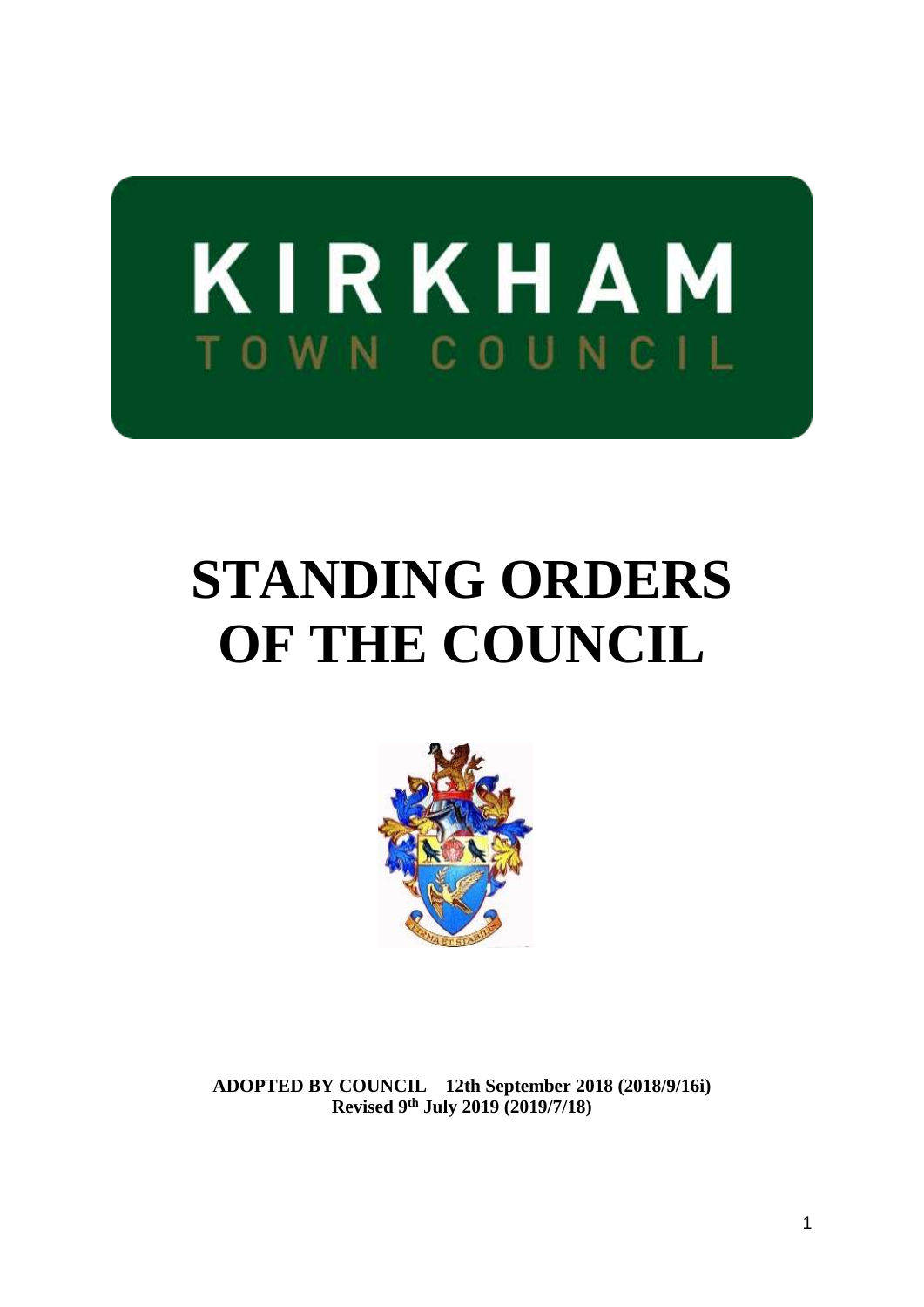# Index to Standing Orders

| <b>Standing</b><br><b>Order</b> |                                                         | Page           |
|---------------------------------|---------------------------------------------------------|----------------|
| $\mathbf{1}$                    | <b>Meetings</b>                                         | 3              |
| $\overline{2}$                  | <b>Ordinary Council Meetings</b>                        | 5              |
| 3                               | Motions requiring written notice                        | $\overline{7}$ |
| $\overline{4}$                  | Motions not requiring written notice                    | 8              |
| 5                               | Rules of Debate                                         | 10             |
| 6                               | Code of Conduct                                         | 12             |
| $\overline{7}$                  | Questions from Councillors                              | 12             |
| 8                               | <b>Minutes</b>                                          | 12             |
| 9                               | <b>Disorderly Conduct</b>                               | 13             |
| 10                              | Rescission of previous resolution                       | 13             |
| 11                              | Voting on appointments                                  | 13             |
| 12                              | Expenditure                                             | 14             |
| 13                              | Execution of legal deeds                                | 14             |
| 14                              | Committees                                              | 14             |
| 15                              | <b>Extraordinary meetings</b>                           | 14             |
| 16                              | <b>Accounts &amp; Financial statements</b>              | 15             |
| 17                              | Estimates / Precepts                                    | 16             |
| 18                              | Canvassing of and recommendations by councillors        | 16             |
| 19                              | Inspection of documents                                 | 17             |
| 20                              | Unauthorised activities                                 | 17             |
| 21                              | <b>Confidential Business</b>                            | 17             |
| 22                              | Power of well-being                                     | 18             |
| 23                              | Liaison with Principle authority Councillors            | 18             |
| 24                              | <b>Financial Matters</b>                                | 18             |
| 25                              | Contracts                                               | 19             |
| 26                              | <b>Invitation to Tender</b>                             | 19             |
| 27                              | Acceptance of Tender                                    | 19             |
| 28                              | Liquidated Damages for Non Performance                  | 20             |
| 29                              | BSI/EN/ISO/IEC Specification                            | 20             |
| 30                              | Bribery Act 2010                                        | 20             |
| 31                              | Damages for Bribery or Treating                         | 21             |
| 32                              | Fair Wage Clause                                        | 21             |
| 33                              | Architects, Consultants, Development Service & Project  | 22             |
|                                 | Management                                              |                |
| 34                              | Variation, Revocation and Suspension of standing orders | 22             |
| 35                              | Standing Orders to be given to Councillors              | 22             |
| 36                              | Co-Option                                               | 23             |
| 37                              | Proper Officer                                          | 23             |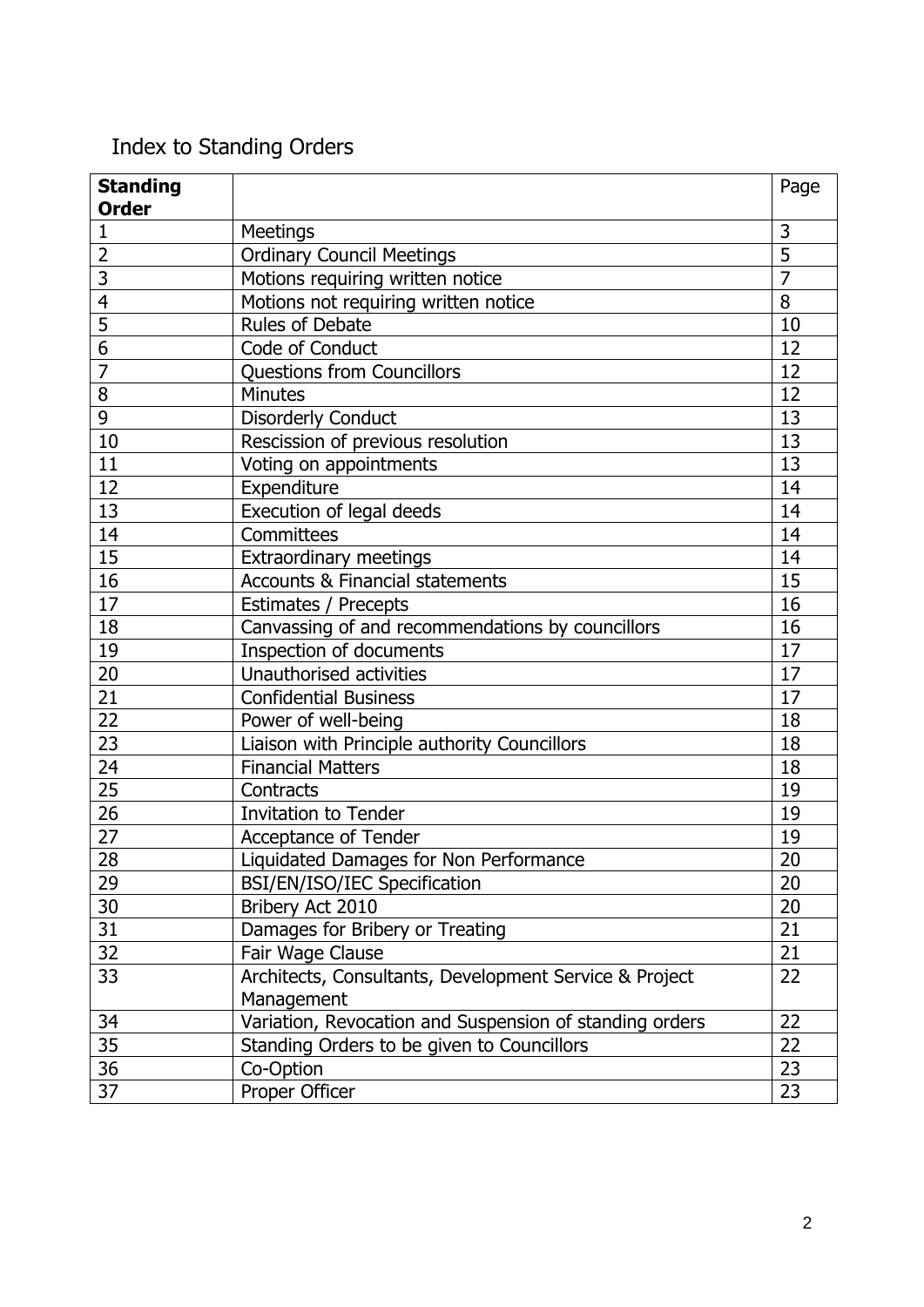# **1. Meetings**

- **A)** All Meetings of the Council excluding Mayor Making and Annual Assembly, shall be held at The Community Centre, Mill Street, Kirkham at 7pm unless the Council decides otherwise at a previous Meeting.
- **B)** When calculating the 3 clear days for notice of a meeting to Councillors and the public, do not include the day on which the notice was issued, the day of the meeting, a Sunday, a day of the Christmas break, a day of the Easter break or of a bank holiday or day appointed for public thanksgiving or mourning.
- **C)** Meetings shall be open to the public unless their presence is prejudicial to the public interest by reason of the confidential nature of the business to be transacted or for other special reasons. The public's exclusion from part or all of a meeting shall be by a resolution, which shall give reasons for the public's exclusion.
- **D)** Members of the public can speak at the Annual Assembly or at full Council if invited to by the Mayor, or a written question has been submitted 5 working days prior to the date of the meeting. In the case of meetings of the Committee responsible for Planning, questions or statements may be put by members of the public on individual planning applications during the discussion on such applications.
- **E)** The period of which is designated for public participation in accordance with standing order 1(d) above shall not exceed 15 minutes in total unless extension is resolved by Council.
- **F)** Subject to standing order 1(e) above, each member of the public is entitled to speak once only in respect of business itemised on the agenda and shall not speak for more than 3 minutes unless an extension is resolved by Council.
- **G)** In accordance with standing order 1(e) above, a question asked by a member of the public during a public participation session at a meeting shall not require a response or debate.
- **H)** In accordance with standing order 1(g) above, the Mayor may direct that a response to a question posed by a member of the public be referred to a Councillor for an oral response or to an employee for a written or oral response.
- **I)** A record of a public participation session at a meeting shall be included in the minutes of that meeting.
- **J)** At a Council meeting, a person shall raise their hand when requesting to speak.
- **K)** Any person speaking at a meeting shall address their comments to the Mayor.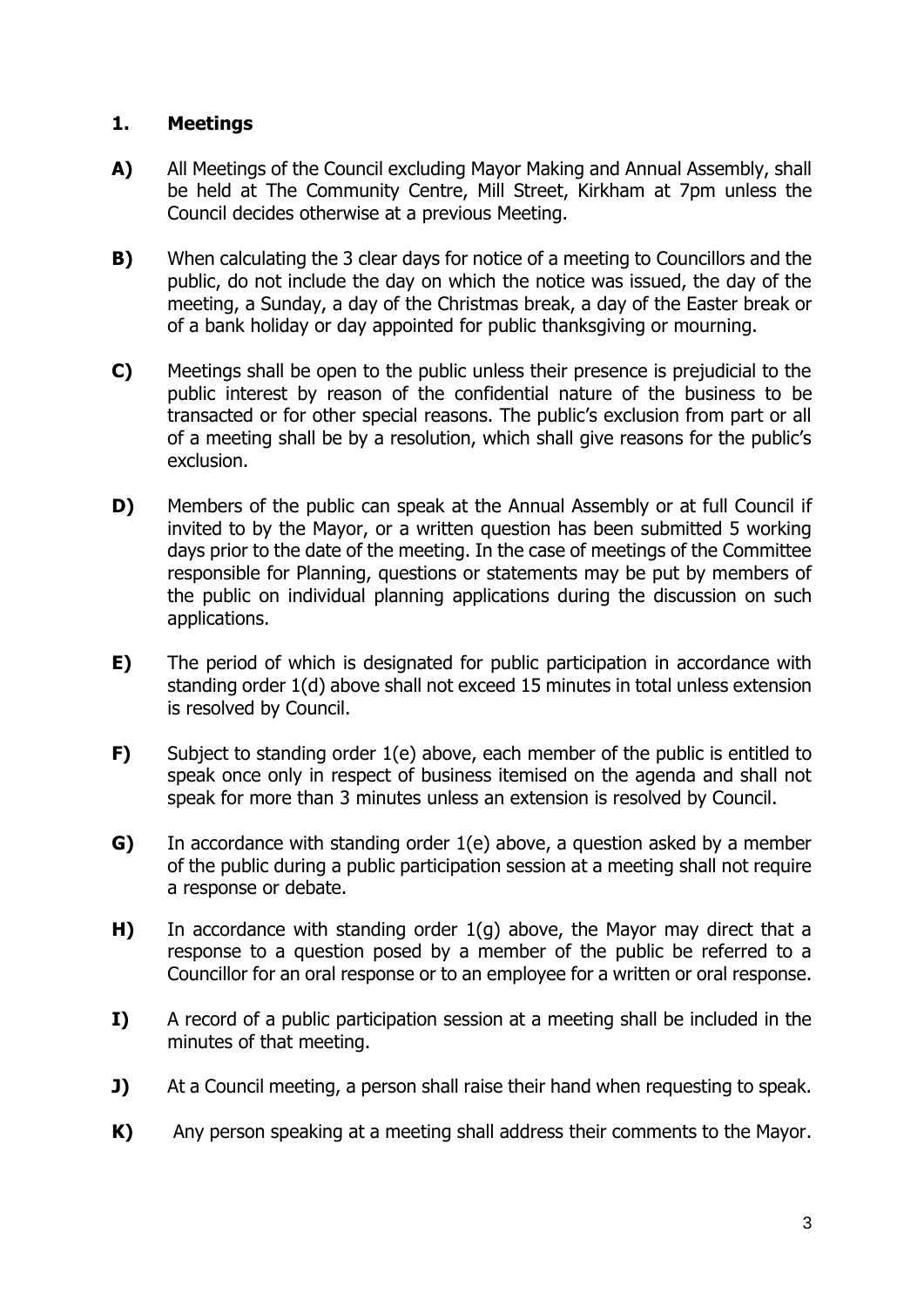- **L)** Only one person is permitted to speak at a time. If more than one person wishes to speak, the Mayor shall direct the order of speaking.
- **M)** The use of mobile phones or tablet communication is permitted if set to silent.
- **N)** In accordance with standing order 1(c) above, the press shall be provided reasonable facilities for the taking of their report of all or part of a meeting at which they are entitled to be present.
- **O)** Subject to standing orders which indicate otherwise, anything authorised or required to be done by, to or before the Mayor may in the Mayor's absence be done by, to or before the Deputy Mayor.
- **P)** The Mayor, if present, shall preside at a meeting. If the Mayor is absent from a meeting, the Deputy Mayor, if present, shall preside. If both the Mayor and the Deputy Mayor are absent from a meeting, a Councillor as chosen by the Councillors present at the meeting shall preside at the meeting.
- **Q)** Subject to model standing order 1(s) below, all questions at a meeting shall be decided by a majority of the Councillors present and voting thereon.
- **R)** The Mayor may give an original vote on any matter put to the vote, and in the case of an equality of votes may exercise their casting vote whether or not the Mayor gave an original vote. (See also standing orders 2 (h) and (i) below.)
- **S)** Unless standing orders provide otherwise, voting on any question shall be by a show of hands. At the request of a Councillor, the voting on any question shall be recorded to show whether each councillor present and voting gave their vote for or against that question. Such a request shall be made before moving on to the next item of business on the agenda.
- **T)** The minutes of a meeting shall record the names of councillors present.
- **U)** If prior to a meeting, a Councillor has submitted reasons for their absence at the meeting which is then approved by a resolution, such resolution shall be recorded in the minutes of the meeting at which the approval was given.
- **V)** The code of conduct adopted by the Council shall apply to councillors in respect of the entire meeting.
- **W)** An interest arising from the code of conduct adopted by the Council, the existence and nature of which is required to be disclosed by a Councillor at a meeting, shall be recorded in the minutes. (See also standing orders 7 and 9 below.)
- **X)** No business may be transacted at a full Council meeting unless a quorum is present. The quorum of a full Council meeting is 4 councillors.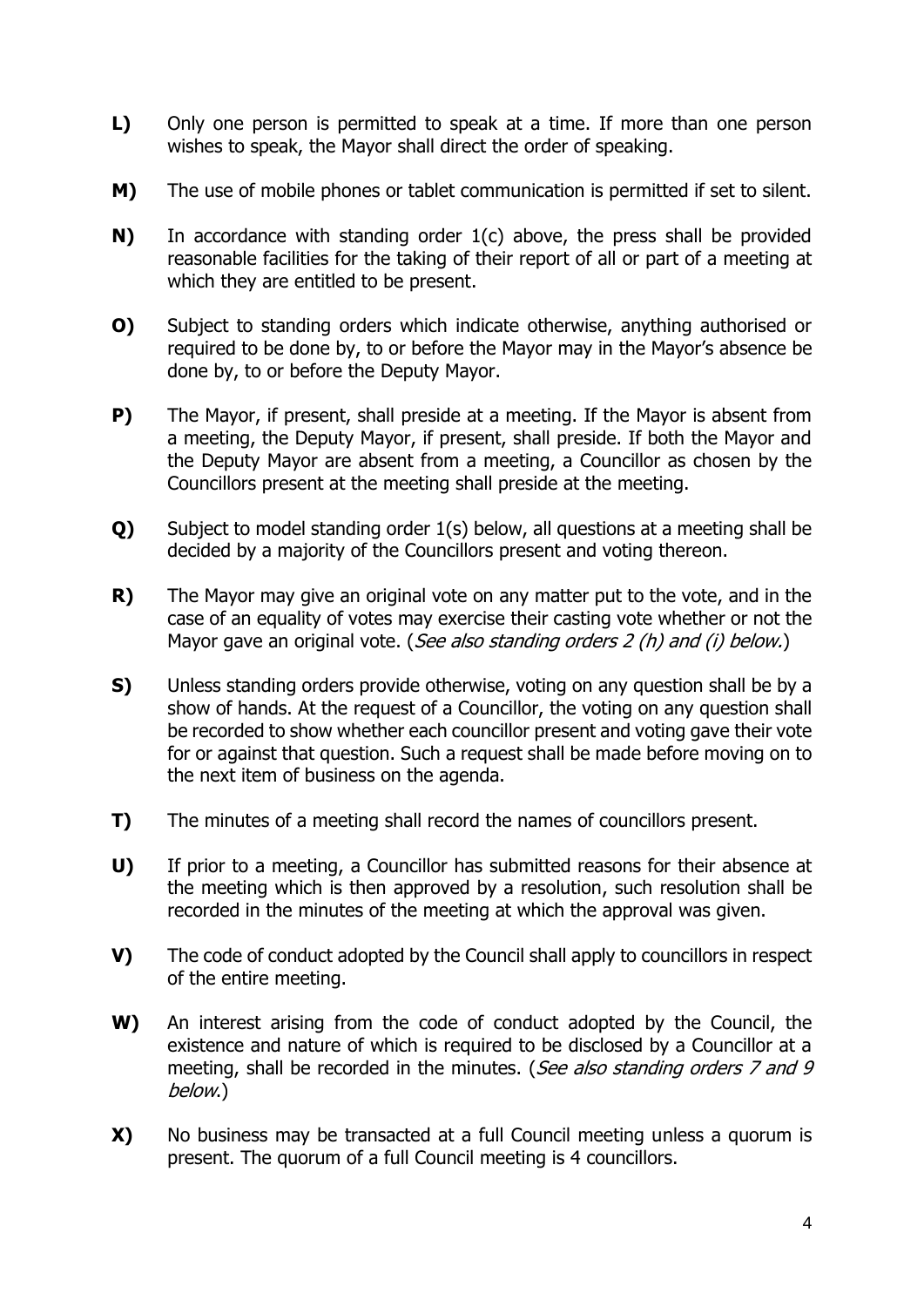- **Y)** If a meeting is or becomes inquorate no business shall be transacted and the meeting shall be adjourned. Any outstanding business of a meeting so adjourned shall be transacted at a following meeting.
- **Z)** Council Meetings shall not exceed a period of 3 hours, and to be completed before 22.00 hrs. If any items on the Agenda are still outstanding to be discussed the Mayor will suspend Standing Orders.
- **AA)** The following shall apply with regard to the presence of non-members of Committees (and Sub-Committees) at Committee (and Sub-Committee) meetings:
- **i)** A member who has proposed a resolution, which has been referred to any Committee or Sub-Committee of which they are not a member, should attend the meeting and explain their resolution to the Committee (or Sub-Committee), but not vote.
- **ii)** A member who has requested an item to be included on a Committee or Sub-Committee Agenda, should attend the meeting and explain their request to the meeting.
- **iii)** Any Councillor may attend and with the permission of the Committee (or Sub-Committee) Chair, speak on particular matters at a meeting of a Committee (or Sub-Committee) of which they are not a member, but may not vote.
- **iv)** A member of a Committee (or Sub-Committee) who is not able to attend for any reason, may appoint as a substitute a Councillor who is not a member of that Committee (or Sub-Committee). This substitute member may take part in the proceedings of the Committee as if they were a member of it.
- **v)** All Council meetings will be recorded digitally or by tape and recordings kept for 12 months before being overwritten. Councillors may request a copy or listen to a recording at any time during the 12 month period.

# **2. Ordinary Council meetings**

See also standing order 1 above

- **A)** In an election year, the annual meeting of the Council shall be held on or within 14 days following the day on which the new councillors elected take office.
- **B)** In a year which is not an election year, the annual meeting (Mayor Making) of a Council shall be held on the  $1<sup>st</sup>$  Tuesday in May or date to be agreed at a previous council meeting.
- **C)** If no other time is fixed, the annual meeting of the Council shall take place at 7.00pm.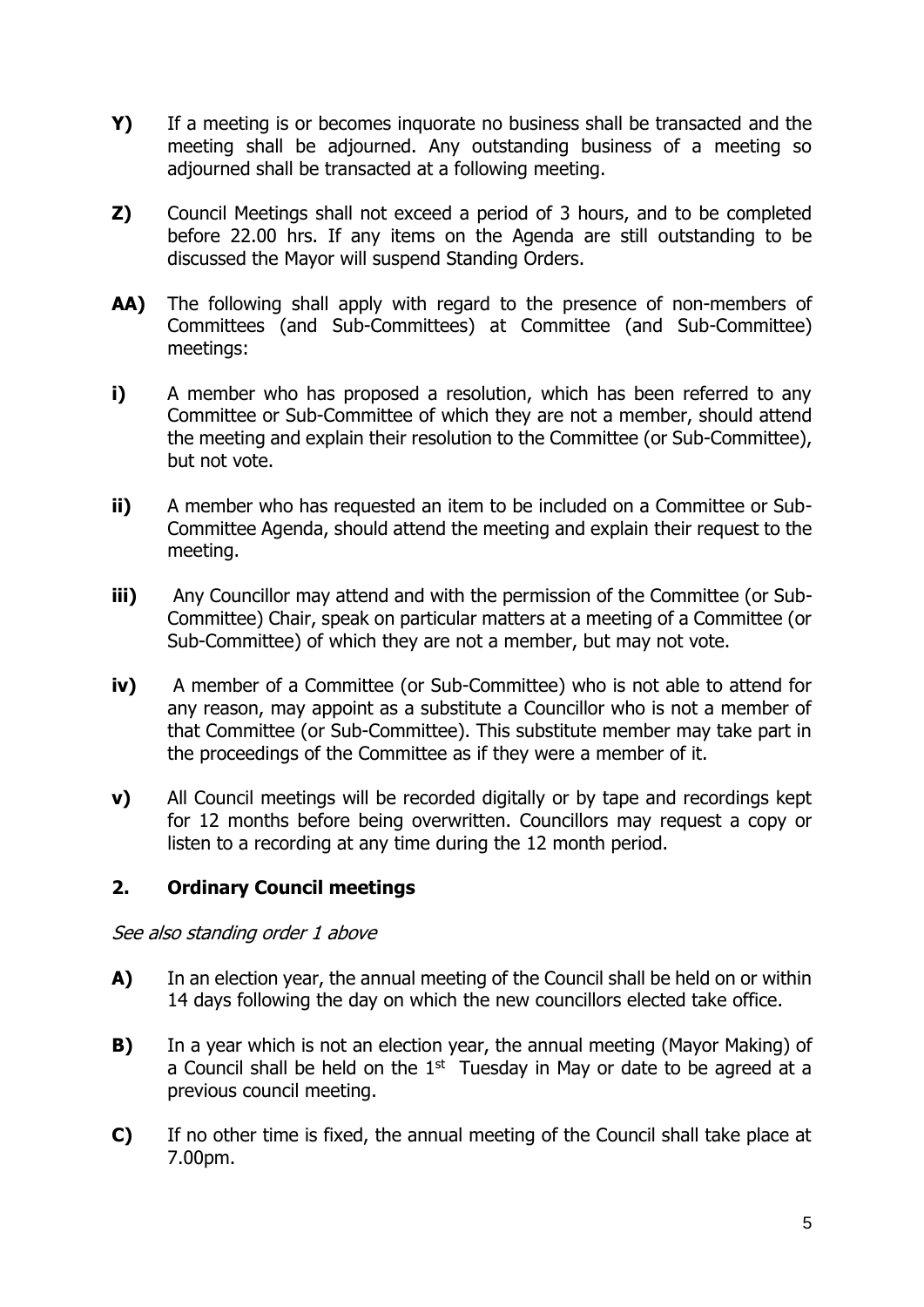- **D)** In addition to the annual meeting of the Council, at least ten other ordinary meetings shall be held in each year on such dates and times as the Council directs.
- **E)** The election of the Mayor and Deputy Mayor of the Council shall be the first business completed at the annual meeting (Mayor making) of the Council. To be held on the 1st Tuesday in May. The Mayor and Deputy Mayor shall have the titles Town Mayor and Deputy Town Mayor.
- **F)** The Mayor of the Council, unless they have resigned or become disqualified, shall continue in office and preside at the annual meeting until their successor is elected at the next annual meeting (Mayor Making) of the Council.
- **G)** The Deputy Mayor of the Council, unless they have resigned or become disqualified, shall hold office until immediately after the election of the Mayor of the Council at the next annual mayor making of the Council.
- **H)** In an election year, if the current Mayor of the Council has not been re-elected as a member of the Council, they shall preside at the meeting until a successor Mayor of the Council has been elected. The current Mayor of the Council shall not have an original vote in respect of the election of the new Mayor of the Council but must give a casting vote in the case of an equality of votes.
- **I)** In an election year, if the current Mayor of the Council has been re-elected as a member of the Council, they shall preside at the meeting until a new Mayor of the Council has been elected. The current Mayor may exercise an original vote in respect of the election of the new Mayor of the Council and must give a casting vote in the case of an equality of votes.
- **J)** Following the election of the Mayor of the Council and Deputy Mayor of the Council at the adjourned annual meeting of the Council, the order of business shall be as follows.

#### **Annual Meeting:**

- **i)** In an election year, report on delivery by Councillors of their declarations of acceptance of office.
- **ii)** To decide when any declarations of office which have not been received as provided by law shall be received.
- **iii)** Confirmation of the accuracy of the minutes of the last meeting of the Council.
- **iv)** To receive minutes of and determine recommendations made by committees.
- **v)** Setting the dates, times and place of ordinary meetings of the full Council for the year ahead.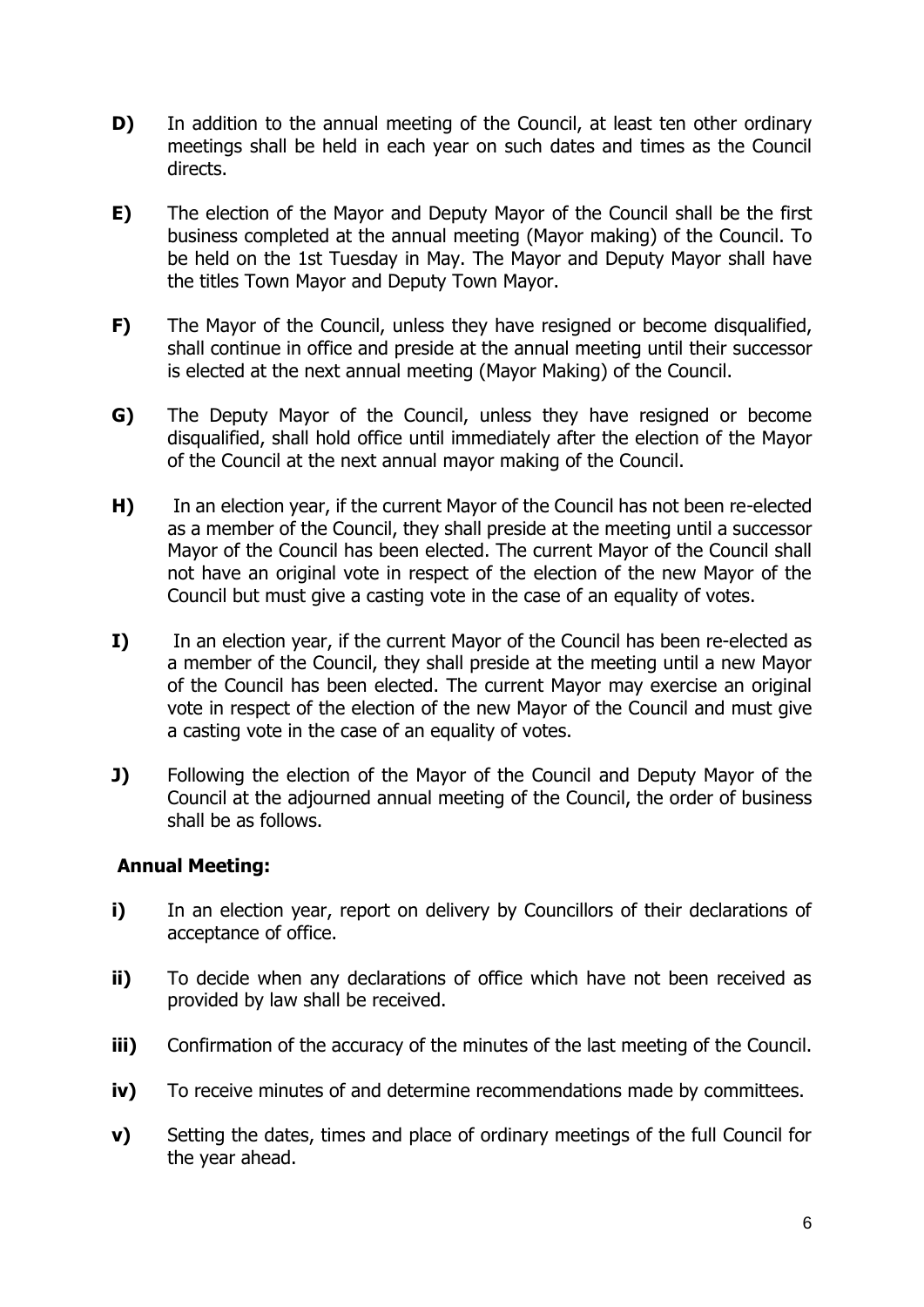**vi)** To answer questions from Councillors provided three clear days' notice of the question has been given to the person to whom it is addressed.

#### **Adjourned meeting following Annual Assembly:**

- **vii)** Receipt of nominations to existing committees.
- **viii)** To elect members of Committees and Chairmen.
- **ix)** Review of delegation arrangements to committees, sub-committees, employees and other local authorities.
- **x)** Review of the terms of references for committees.
- **xi)** To appoint internal auditor for coming year.
- **xii)** Review and adoption of appropriate standing orders and financial regulations.
- **xiii)** Review of arrangements, including any charters, with other local authorities and review of contributions made to expenditure incurred by other local authorities.
- **xiv)** Review of representation on or work with external bodies and arrangements for reporting back.

**xv)** In a year of election, if a Council's period of eligibility to exercise the General Power of Competence expired the day before the annual meeting, to review and make arrangements to reaffirm eligibility.

- **xvi)** Review and confirmation of arrangements for insurance cover in respect of all insured risks.
- **xvii)** Review of the Council and/or employees' memberships of other bodies.
- **K)** A motion to vary the order of business on the grounds of urgency:
	- **a)**May be proposed by the Town Mayor, or by any Member, and, if proposed by the Town Mayor, may be put to the vote without being seconded, and
	- **b)** Shall be put to the vote without discussion.

#### **3. Motions to Council requiring written notice**

**A)** In accordance with standing order 37(b)(iii) below, no motion may without the consent of the Mayor, be moved at a meeting unless it is included in the Agenda and the mover has given written notice of its wording to the Council's Proper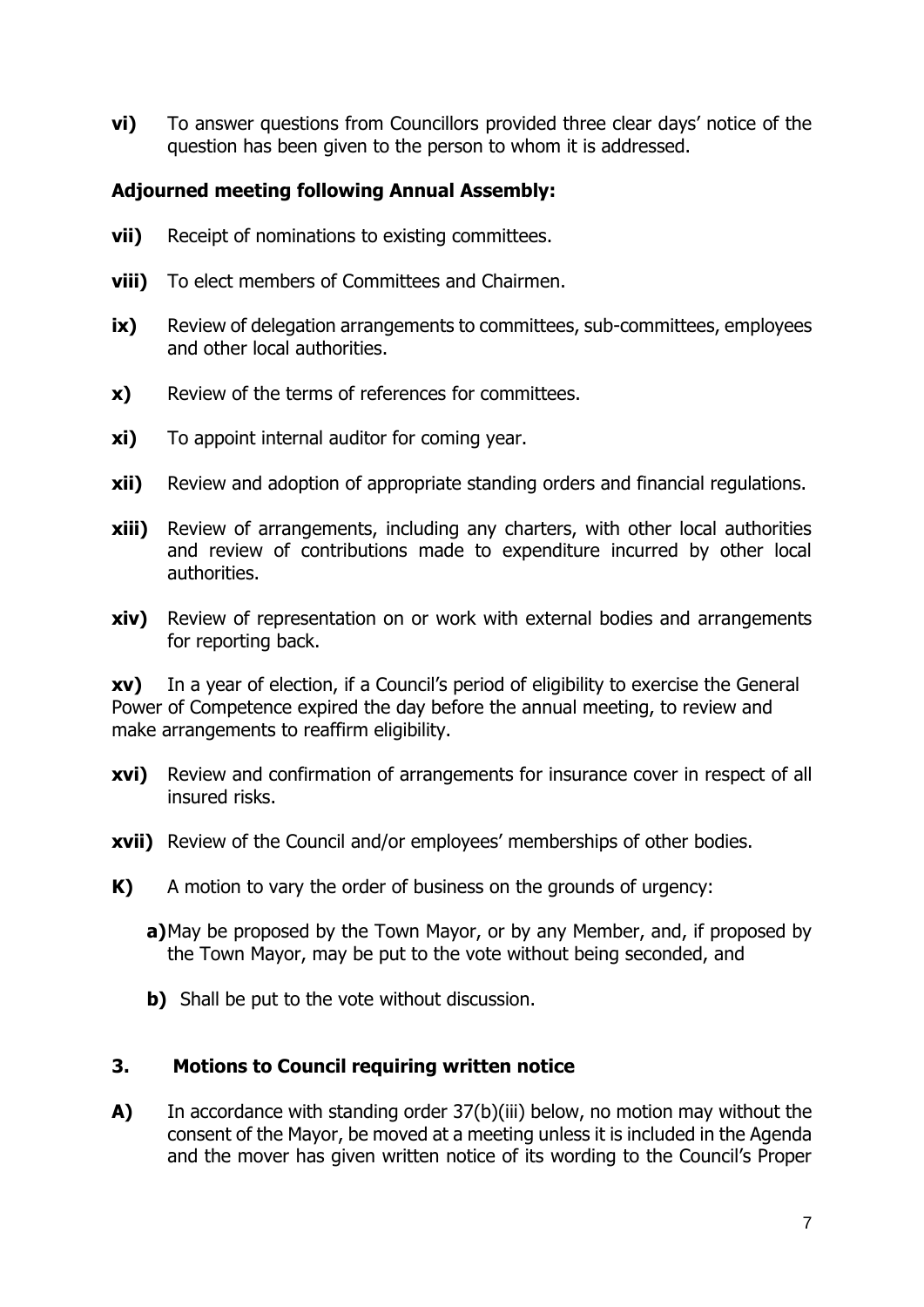Officer at least 8 clear working days before the next meeting. The Mayor or Chairman can override if considered urgent or pertinent at Council Meeting.

- **B)** If the Proper Officer considers the wording of a motion received in accordance with standing order 6(a) above is not clear in meaning, the Proper Officer shall consult with the Mayor, and the motion shall be rejected until the mover of the motion resubmits it in writing to the Proper Officer in clear and certain language at least 7 clear working days before the meeting.
- **C)** If the wording or nature of a proposed motion is considered unlawful or improper, the Proper Officer shall consult with the Mayor of the forthcoming meeting or, as the case may be, the Councillors who have convened the meeting, to consider whether the motion shall be included or rejected in the agenda.
- **D)** Notice of every motion received in accordance with the Council's standing orders shall be numbered in the order received and shall be entered in a book, which shall be open to inspection by all councillors.
- **E)** Every motion rejected in accordance with the Council's standing orders shall be duly recorded with a note by the Proper Officer giving reasons for its rejection in a book for that purpose, which shall be open to inspection by all councillors.
- **F)** Every motion and resolution shall relate to the Council's statutory functions, powers and lawful obligations or shall relate to an issue which specifically affects the Council's area or its residents.

#### **4. Motions to Council not requiring written notice**

- **A)** Motions in respect of the following matters may be moved without written notice.
- **i)** To appoint a person to preside at a meeting.
- **ii)** To approve the absences of councillors.
- **iii)** To approve the accuracy of the minutes of the previous meeting.
- **iv)** To correct an inaccuracy in the minutes of the previous meeting.
- **v)** To dispose of business, if any, remaining from the last meeting.
- **vi)** To alter the order of business on the agenda for reasons of urgency or expedience.
- **vii)** To proceed to the next business on the agenda.
- **viii)** To close or adjourn debate.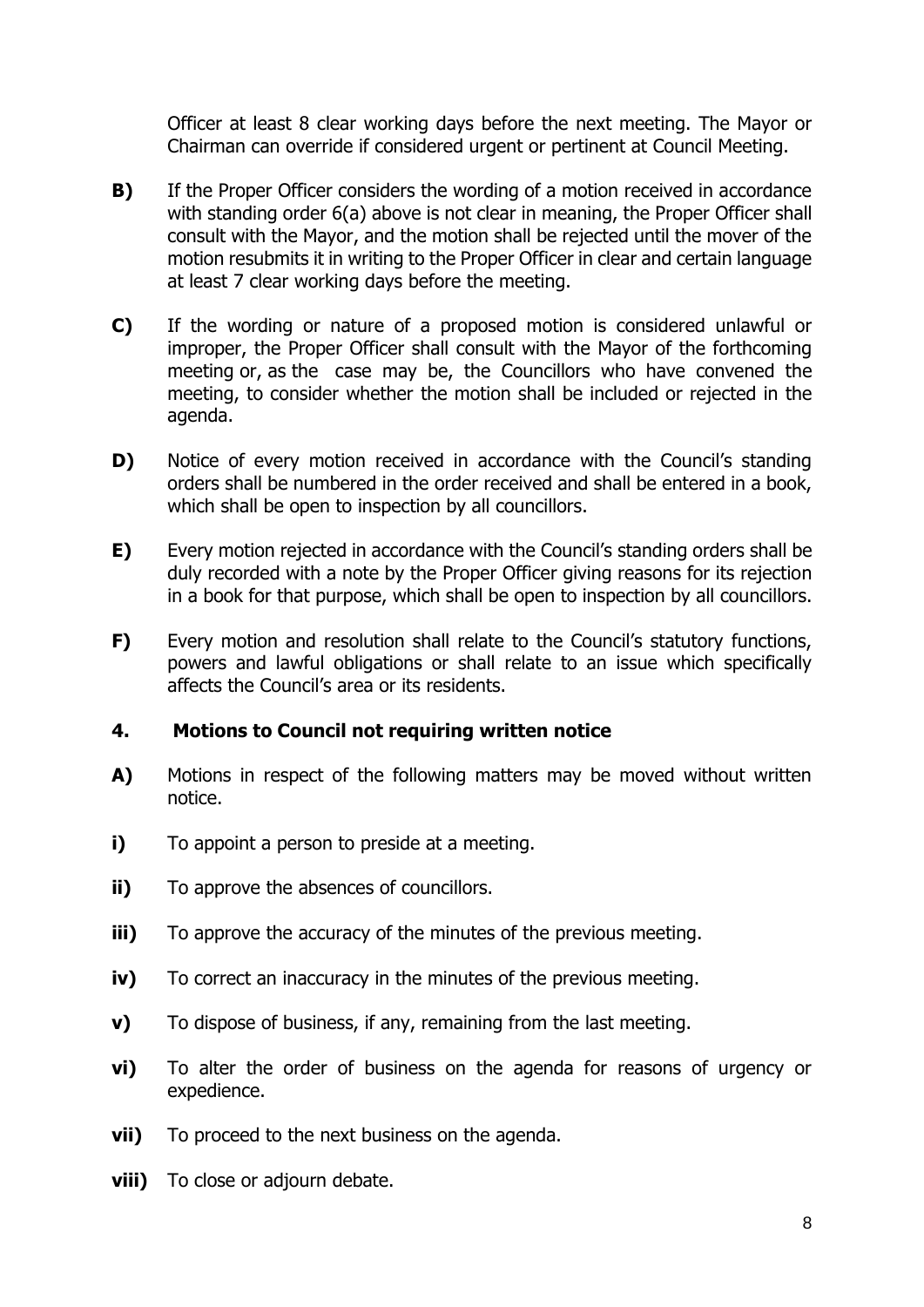- **ix)** To refer by formal delegation a matter to a committee or to a sub-committee or an employee.
- **x)** To appoint a committee or sub-committee or any councillors thereto.
- **xi)** To receive nominations to a committee or sub-committee.
- **xii)** To dissolve a committee or sub-committee.
- **xiii)** To note the minutes of a meeting of a committee or sub-committee.
- **xiv)** To consider a report and/or recommendations made by a committee or a subcommittee or an employee.
- **xv)** To consider a report and/or recommendations made by an employee, professional advisor, expert or consultant.
- **xvi)** To authorise legal deeds to be signed by two councillors and witnessed.
- **xvii)** To amend a motion relevant to the original or substantive motion under consideration which shall not have the effect of nullifying it.
- **xviii)** To extend the time limit for speeches.
- **xix)** To exclude the press and public for all or part of a meeting.
- **xx)** To silence or exclude from the meeting a Councillor or a member of the public for disorderly conduct.

**xxi)** To give the consent of the Council if such consent is required by standing orders.

- **xxii)** To suspend any standing order except those which are mandatory by law.
- **xxiii)** To adjourn the meeting.
- **xxiv)** To appoint representatives to outside bodies and to make arrangements for those representatives to report back the activities of outside bodies.
- **xxv)** A Member may ask the Mayor or the Proper Officer any question concerning the business of the Council and a member may ask the Chair of a Committee any question upon the proceedings of the Committee then before the Council.
- **xxvi)** No questions shall be asked not connected with business under discussion except during the part of the meeting set aside for questions.
- **xxvii)** Every question shall be put and answered without discussion.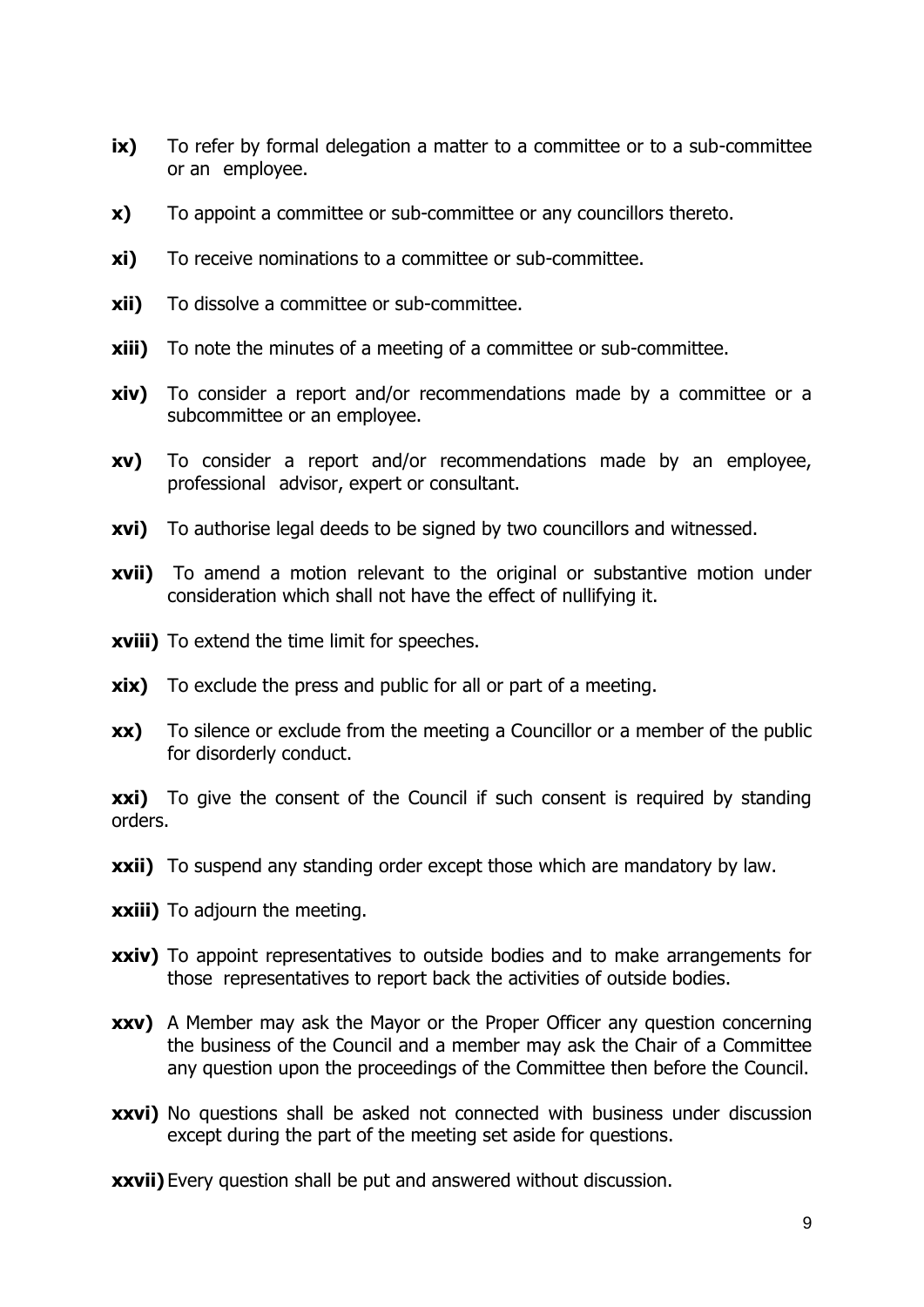**xxviii)** A person to whom a question has been put may decline to answer.

**xxiv)** To authorise the payment of monies.

**B)** If a motion falls within the terms of reference of a committee or sub-committee or within the delegated powers conferred on an employee, a referral of the same may be made to such committee or sub-committee or employee provided that the Chairman may direct for it to be dealt with at the present meeting for reasons of urgency or expedience.

#### **5. Rules of debate**

- **A)** Motions included in an agenda shall be considered in the order that they appear on the Agenda unless the order is changed at the Mayor's direction for reasons of expedience.
- **B)** Subject to standing orders 3(a)–(e) above, a motion shall not be considered unless it has been proposed and seconded.
- **C)** Subject to standing order 37 (b)(iii) below, a motion included in an Agenda not moved by the councillor who tabled it, may be treated as withdrawn.
- **D)** A motion to amend an original or substantive motion shall not be considered unless proper notice has been given after the original or substantive motion has been seconded and notice of such amendment, shall, if required by the Mayor, be reduced to writing and handed to the Mayor who shall determine the order in which they are considered.
- **E)** No speech by a mover of a resolution shall exceed ten minutes and no other speech shall exceed five minutes except by consent of the Council.
- **F)** A Councillor may move amendments to his own motion. If a motion has already been seconded, an amendment to it shall be allowed only with the consent of the seconder.
- **G)** Any amendment to a motion shall be either:
- **i)** To leave out words;
- **ii)** To add words;
- **iii)** To leave out words and add other words.
- **H)** A proposed or carried amendment to a motion shall not have the effect of negating the original or substantive motion under consideration.
- **I)** Only one amendment shall be moved and debated at a time, the order of which shall be directed by the Mayor. No further amendment to a motion shall be moved until the previous amendment has been disposed of.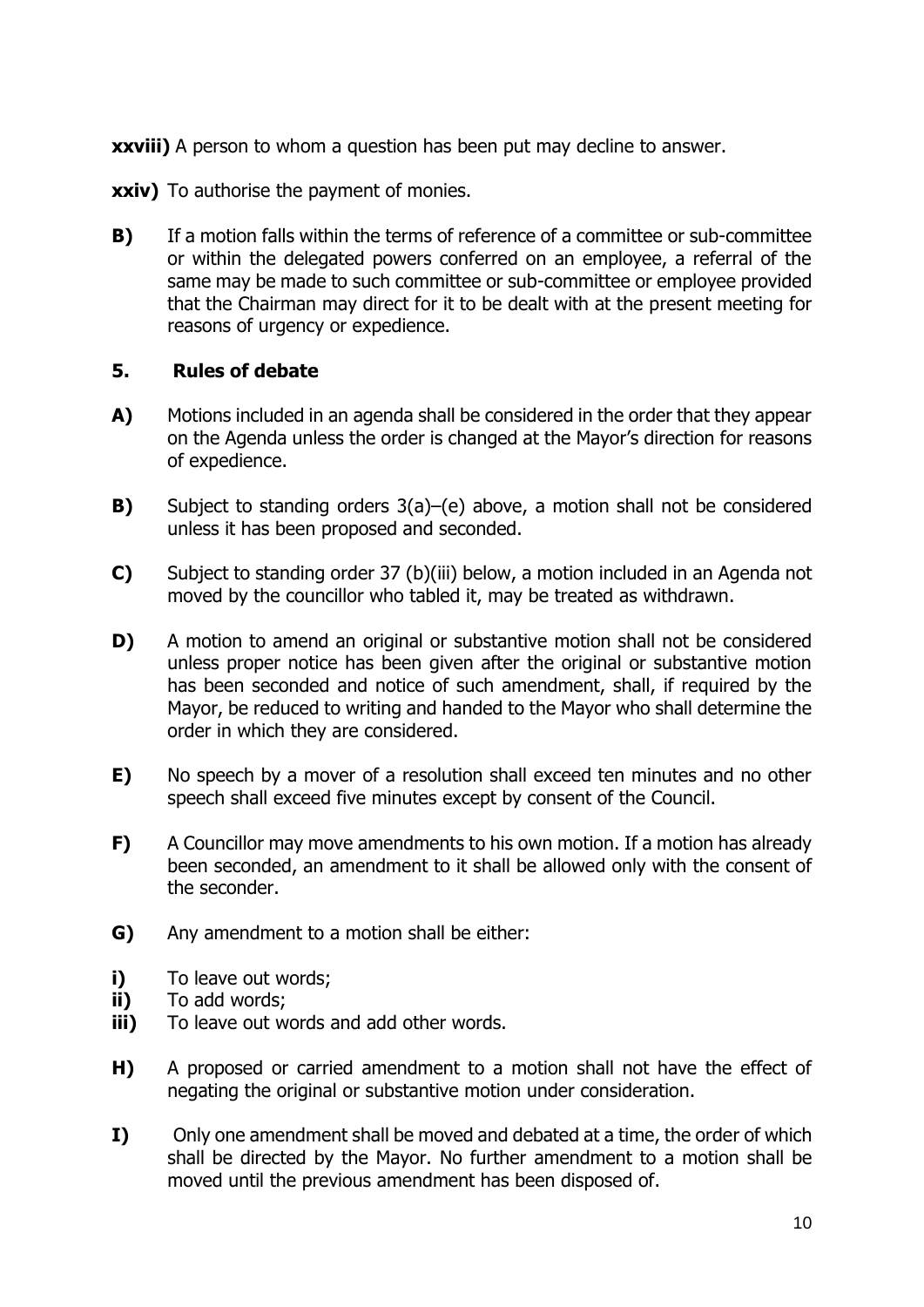- **J)** Subject to Standing Order 8(g) above, one or more amendments may be discussed together if the Mayor considers this expedient but shall be voted upon separately.
- **K)** If an amendment is not carried, other amendments shall be moved in the order directed by the Mayor.
- **L)** If an amendment is carried, the original motion, as amended, shall take the place of the original motion and shall become the substantive motion upon which any further amendment may be moved.
- **M)** The mover of a motion or the mover of an amendment shall have a right of reply at the end of the discussion, not exceeding 5 minutes.
- **N)** Where a series of amendments to an original motion are carried, the mover of the original motion shall have a right of reply in respect of the substantive motion at the very end of debate and immediately before it is put to the vote.
- **O)** Subject to standing orders 8(m) and (n) above, a Councillor may not speak further in respect of any one motion except to speak once on an amendment moved by another Councillor or to make a point of order or to give a personal explanation.
- **P)** During the debate of a motion, a Councillor may interrupt only on a point of order or a personal explanation and the Councillor who was interrupted shall stop speaking. A Councillor raising a point of order shall identify the standing order which they consider has been breached or specify the irregularity in the meeting that raised their concern.
- **Q)** A point of order shall be decided by the Mayor and the Mayor's decision shall be final.
- **R)** With the consent of the seconder and/or of the meeting, a motion or amendment may be withdrawn by the proposer. A Councillor shall not speak upon the said motion or amendment unless permission for the withdrawal of the motion or amendment has been refused.
- **S)** Subject to standing order 8(o) above, when a Councillor's motion is under debate no other motion shall be moved except:
- **i)** To amend the motion;
- **ii)** To proceed to the next business;
- **iii)** To adjourn the debate;
- **iv)** To put the motion to a vote;
- **v**) To ask a person to be silent or for them to leave the meeting;
- **vi)** To refer a motion to a committee or sub-committee for consideration;
- **vii)** To exclude the public and press;
- **viii)** To adjourn the meeting;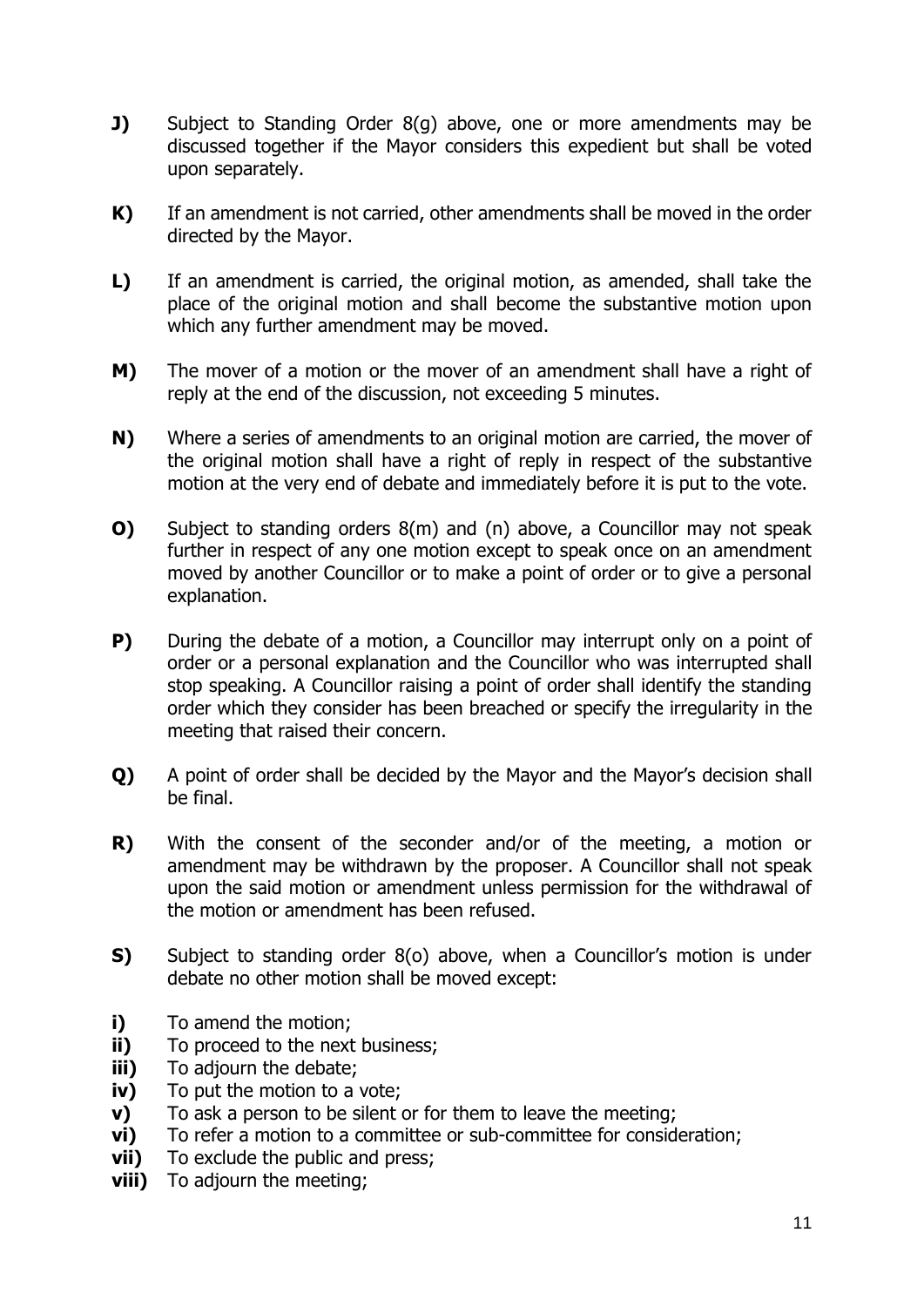- **ix)** To suspend any standing order, except those which are mandatory.
- **T)** In respect of standing order 8(s)(iv) above, the Mayor shall first be satisfied that the motion has been sufficiently debated before it is seconded and put to the vote. The Mayor shall call upon the mover of the motion under debate to exercise or waive the right of reply and shall put the motion to the vote after that right has been exercised or waived. The adjournment of a debate or of the meeting shall not prejudice the mover's right of reply at the resumption.

#### **6. Code of Conduct (England)**

All councillors shall observe the code of conduct adopted by the Council, a copy of which is annexed to these Standing Orders.

#### **7. Questions from Councillors**

- **A)** A Councillor may ask a question concerning any business of the Council provided 3 clear working days' notice of the question has been given to the Proper Officer.
- **B)** Ouestions not related to items of business on the agenda for a meeting shall only be asked during the part of the meeting set aside for such questions.
- **C)** Every question shall be put and answered without discussion.

#### **8. Minutes**

- **A)** If a copy of the draft minutes of a preceding meeting has been circulated to councillors no later than the day of service of the summons to attend the scheduled meeting they shall be taken as read.
- **B)** No discussion of the draft minutes of a preceding meeting shall take place except in relation to their accuracy. A motion to correct an inaccuracy in the minutes shall be raised in accordance with standing order 4(a) (iv) above.
- **C)** Minutes, including any amendment to correct their accuracy, shall be confirmed by resolution and shall be signed by the Mayor of the meeting and stand as an accurate record of the meeting to which the minutes relate.
- **D)** If the Mayor or chairperson of the meeting does not consider the minutes to be an accurate record of the meeting to which they relate, they shall sign the minutes and include a paragraph in the following terms or to the same effect: "The Mayor or Chairperson of this meeting does not believe that the minutes of the meeting of the ( ) held on [date] in respect of ( ) were a correct record but this view was not upheld by the majority of the ( ) and the minutes are confirmed as an accurate record of the proceedings."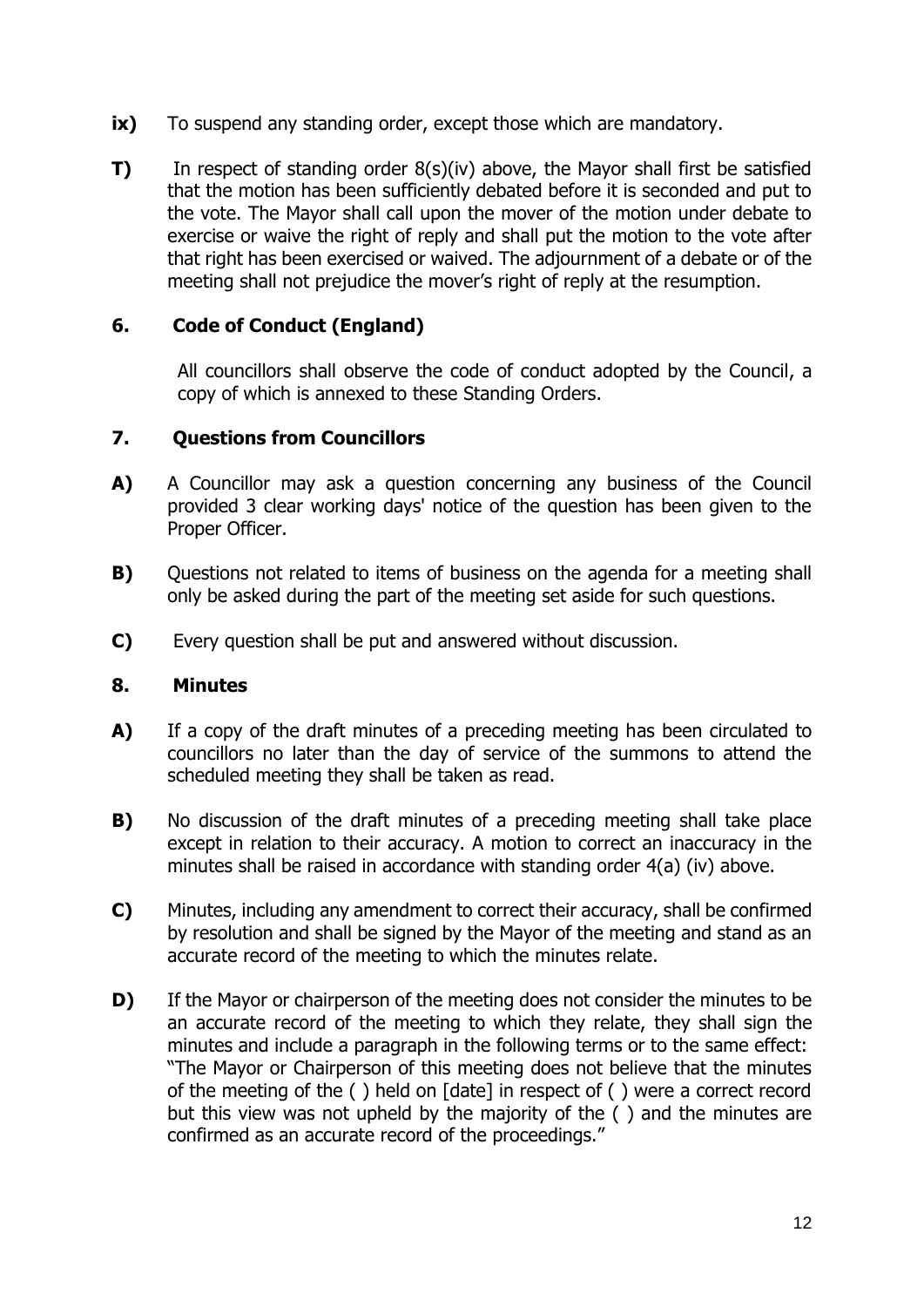**E)** Upon a resolution which confirms the accuracy of the minutes of a meeting, any previous draft minutes or recordings of the meeting shall be kept for 12 moths then destroyed.

# **9. Disorderly Conduct**

- **A)** No person shall obstruct the transaction of business at a meeting or behave offensively or improperly, or in such a manner as to bring the Council into disrepute.
- **B)** If, in the opinion of the Mayor, there has been a breach of standing order 9(a) above, the Mayor shall express that opinion and thereafter any councillor (including the Mayor) may move that the person be silenced or excluded from the meeting, and the motion, if seconded, shall be put forth with and without discussion.
- **C)** If a resolution made in accordance with standing order 9(b) above, is disobeyed, the Mayor may take such further steps as may reasonably be necessary to enforce it and/or may adjourn the meeting.

#### **10. Rescission of previous resolutions**

- **A)** A resolution (whether affirmative or negative) of the Council shall not be reversed within 6 months except:
- **i.** By a special motion, the written notice whereof bears the names of at least 6 Councillors of the Council
- **ii.** By a motion moved in pursuance of the report or recommendation of a committee: or
- **iii.** Where the Mayor considers that there are special circumstances) e.g. additional relevant information that was not before the Council when the original resolution was made has subsequently become available)
	- **B)** When a special motion or any other motion moved pursuant to standing order 10(a) above has been disposed of, no similar motion may be moved within a further 6 months.

# **11. Voting on appointments**

Where more than 2 persons have been nominated for a position to be filled by the Council and none of those persons has received an absolute majority of votes in their favour, the name of the person having the least number of votes shall be struck off the list and a fresh vote taken. This process shall continue until a majority of votes is given in favour of one person. Any tie may be settled by the Mayor's casting vote.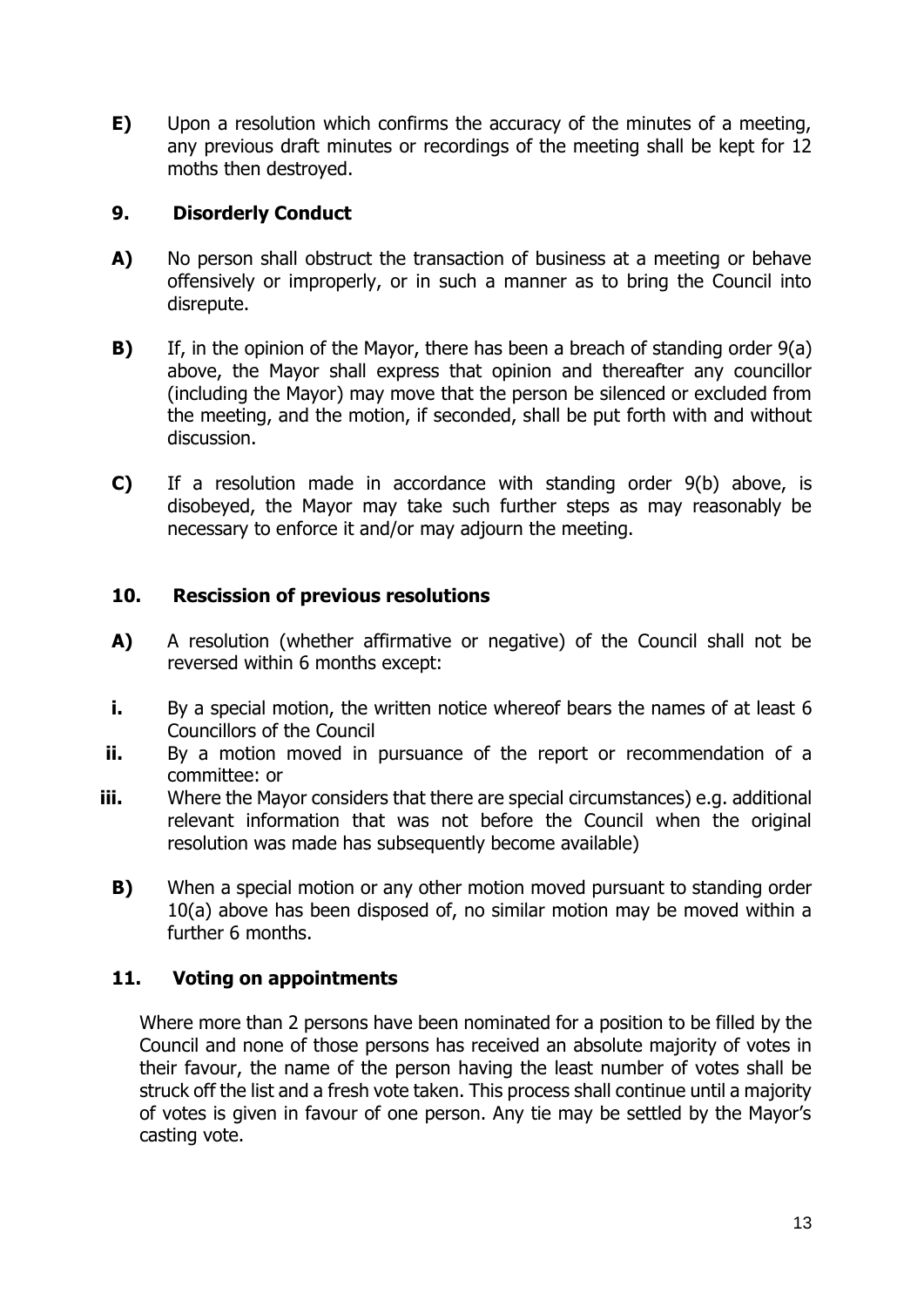#### **12. Expenditure**

- **A)** Any expenditure incurred by the Council shall be in accordance with the Council's financial regulations.
- **B)** The Council's financial regulations shall be reviewed once a year.
- **C)** The Council's financial regulations may make provision for the authorisation of the payment of money in exercise of any of the Council's functions to be delegated to a committee, sub-committee or to an employee.

#### **13. Execution of legal deeds**

See also standing order 4(a)(xvi) above

- **A)** A legal document shall not be executed on behalf of the Council unless the same has been authorised by a resolution.
- **B)** In accordance with a resolution made under standing order 13(a) above, any two members of the Council (as named in the resolution), may sign, on behalf of the Council, any document required by law and the Proper Officer shall witness their signatures.

#### **14. Committees**

See also standing order 1 above

- **A)** The Council may, at its Annual Meeting, appoint standing committees and may at any other time appoint such other committees as may be necessary. Each committee will be made up of a maximum of four councillors and:
	- **i.** Shall determine their terms of reference;
- **ii.** May permit committees to vary the dates of their meetings;
- **iii.** Shall appoint and determine the term of office of councillor or non-councillor members of such a committee (unless the appointment of non-councillors is prohibited by law) so as to hold office no later than the next annual meeting unless agreed by the council.

# **15. Extraordinary meetings**

See also standing order 1 above

- **A)** The Mayor of the Council may convene an extraordinary meeting of the Council at any time.
- **B)** If the Mayor of the Council does not or refuses to call an extraordinary meeting of the Council within 7 days of having been requested to do so by two Councillors, those two Councillors may convene an extraordinary meeting of the Council. The statutory public notice giving the time, venue and agenda for such a meeting must be signed by the two councillors.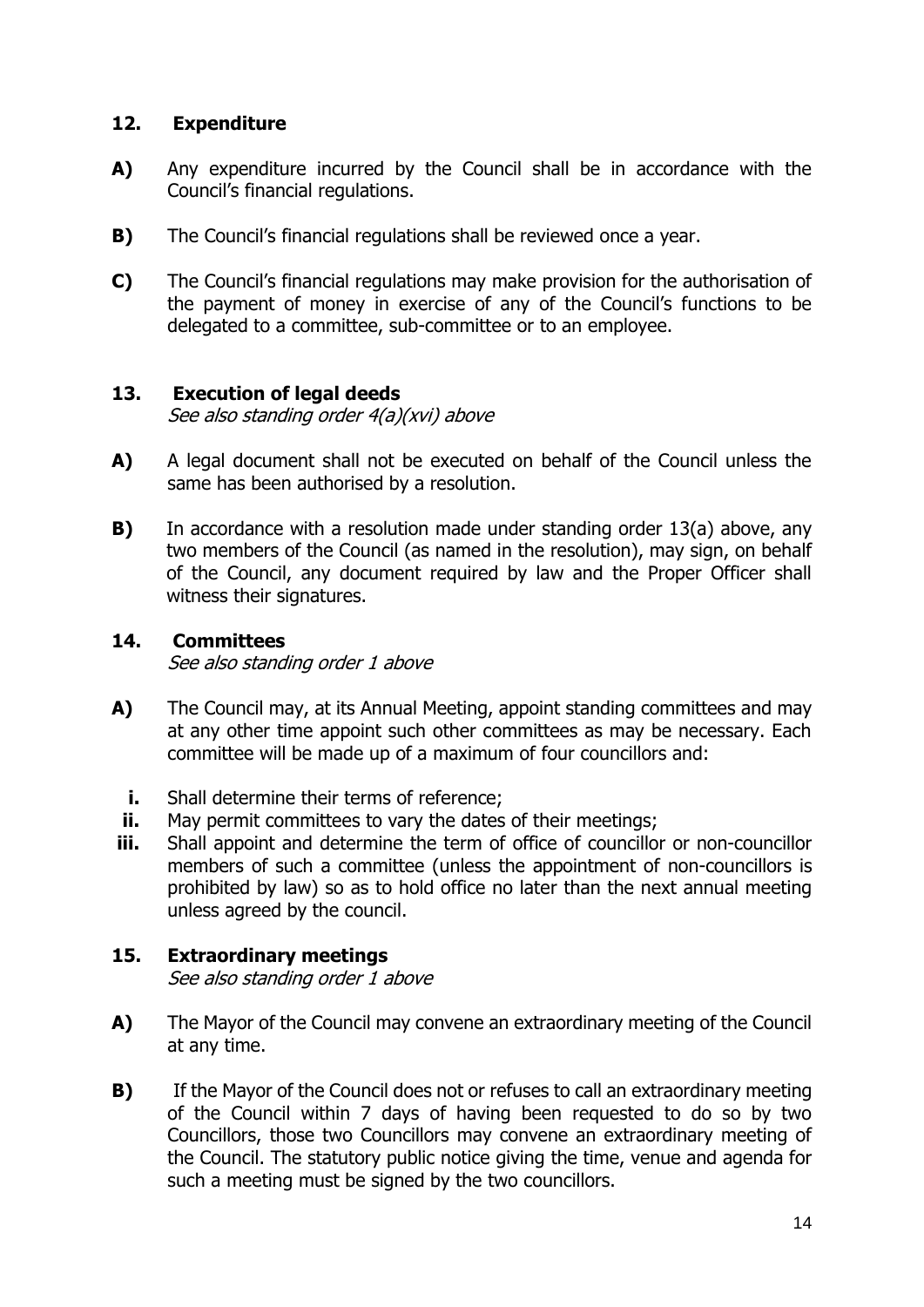- **C)** The Chairman of a committee (or a sub-committee) may convene an extraordinary meeting of the committee or sub-committee at any time.
- **D)** If the Chairman of a committee (or a sub-committee) does not or refuses to call an extraordinary meeting within 7 days of having been requested by to do so by 2 councillors of that committee, those 2 Councillors may convene an extraordinary meeting of a committee. The statutory public notice giving the time, venue and agenda for such a meeting must be signed by 2 Councillors.

#### **16. Accounts and Financial Statement**

- **A)** All payments by the Council shall be authorised, approved and paid in accordance with the Council's financial regulations, which shall be reviewed at least annually.
- **i)** Payments
	- **a)** All payments from the Council must be either by transfer, direct debit, standing order, cheque or cash.
	- **b)** All payments to be authorised by the full council excluding Clerk's allowance which has a limit of £200.00. Payments above £50.00 by cheque or bank transfer only.
	- **c)** Card payments up to £200 only.
	- **d)** All payments must be against a valid invoice, unless previously authorised by full Council.
	- **e)** When the cheque is signed or transfer agreed, the invoice to which to payment is related to must be countersigned to show that the cheque/ transfer matches the correct amount, all receipts and invoices must be VAT rated where applicable.
	- **f)** Cheques cannot be signed or transfers agreed for multi invoices.
	- **g)** Cheque payments will be made 30 days from approval of invoice
	- **h)** Cheques/ transfers agreed are to be signed at full council meeting.
- **ii)** Petty Cash
	- **a)** Cash payments to be taken from a petty cash account established by Council for expense reimbursement only.
	- **b)** A cash reimbursement cannot, in respect of any particular docket exceed £50.00.
	- **c)** The petty cash account shall be reconciled at least weekly.
	- **d)** Petty cash transactions shall be recorded and supported by petty cash dockets and receipts.
	- **e)** The recipient of petty cash will be required to sign a petty cash docket and provide supporting documentation when claiming.
	- **f)** An audit of petty cash floats will be undertaken at least annually.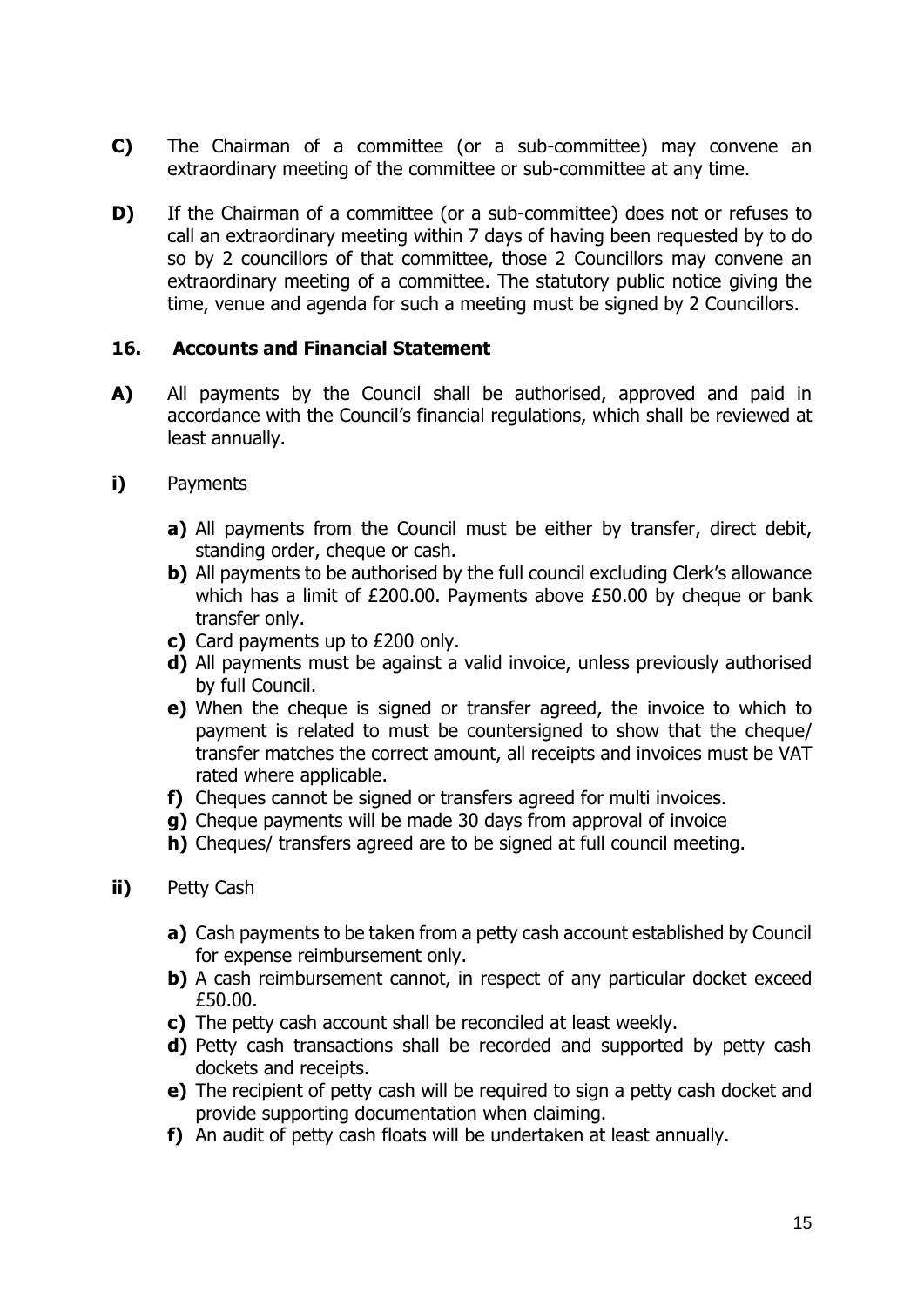- **B)** The Responsible Financial Officer (Proper Officer) shall make available to each Councillor as soon as practicable before the end of each calendar month in each year, (at least 3 clear working days before full Council meeting, electronically and provide hard copy at meeting), a statement for the previous months income and expenditure. This statement should include a comparison with the budget for the financial year. A Financial Statement prepared on the appropriate accounting basis (receipts and payments, or income and expenditure) for a year to 31 March shall be presented to each councillor before the end of the following month of May. The Statement of Accounts of the Council (which is subject to external audit), including the annual governance statement, shall be presented to Council for formal approval before 30 June.
- **C)** Financial statements will include the following:
- **i)** Current financial statement
- **ii)** List of cheques/transfers paid out against invoices
- **iii)** Petty cash account.
- **iv)** List of payments received against invoices sent out.
- **vi)** Mayoral spend to date
- **vii)** Civic spend to date
- **viii)** Accumulative statement for current year to date against budget

#### **17. Estimates/precepts**

**A)** The Council shall approve written estimates for the coming financial year. Prepared by the Proper Officer and issued to all councillors.

# **18. Canvassing of and recommendations by Councillors**

- A) Canvassing Councillors or the members of a committee or sub-committee, directly or indirectly, for a staffing appointment to or by the Council shall disqualify the candidate from such an appointment. The Proper Officer shall disclose the requirements of this standing order to every candidate applying for a staffing appointment.
- **B)** A Councillor or a member of a committee or sub-committee shall not solicit a person for a staffing appointment to or by the Council, or recommend a person for such appointment or for promotion; but, nevertheless, any such person may give a written testimonial of a candidate's ability, experience or character for submission to the Council with an application for appointment.
- **C)** If a candidate for any appointment under the Council is, to their knowledge, related to any Member of or the holder of any office under the Council, they and the person to whom they are related shall disclose the relationship in writing to the Proper Officer. A candidate who fails to do so shall be disqualified for such appointment or, if appointed, may be dismissed without notice. The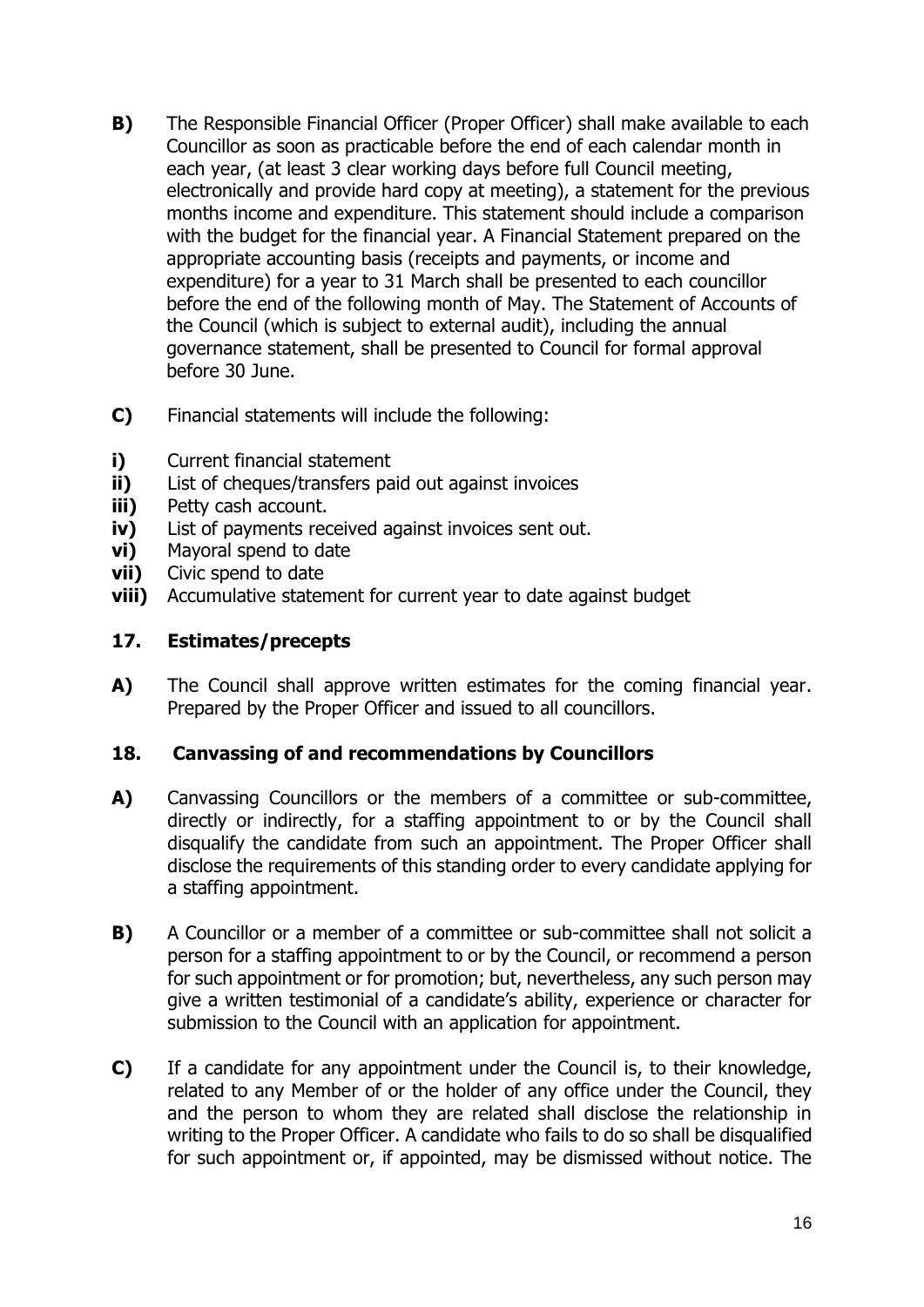Proper Officer shall report to the Council or to the appropriate Committee, any such disclosure.

**D)** This standing order shall apply to tenders as if the person making the tender were a candidate for an appointment.

#### **19. Inspection of documents**

- **A)** Subject to standing orders to the contrary or in respect of matters which are confidential, a councillor may, for the purpose of their official duties (but not otherwise), inspect any document in the possession of the Council or a committee or a sub-committee, and request a copy for the same purpose.
- **B)** The minutes of meetings of the Council, its committees or sub-committees shall be available for inspection by councillors and the public.

#### **20. Unauthorised activities**

- **A)** Unless authorised by a resolution, no individual Councillor, or employee shall in the name or on behalf of the Council, a committee or a sub-committee:
- **i)** Inspect any land and/or premises which the Council has a right or duty to inspect; or
- **ii)** Issue orders, instructions or directions to any other Councillors, employees or sub-contractors to the council; or
- **iii)** Down load and install any new programmes or install any extra equipment to the Councils IT equipment or in any way attempt to rectify any programming problems unless authorised by The Mayor.
- **vi)** Arrange or attend any meetings regarding the Council's business.
- **v)** Make use of the Councils facilities for personal or financial gain.
- **vi)** Have access to Council correspondence received by post before it is brought to full Council.

#### **21. Confidential business**

- **A)** Councillors and employees shall not disclose information given in confidence or which they believe, or ought to be aware is of a confidential nature.
- **B)** An employee in breach of the provisions of standing order 21(a) above may be suspended from the council.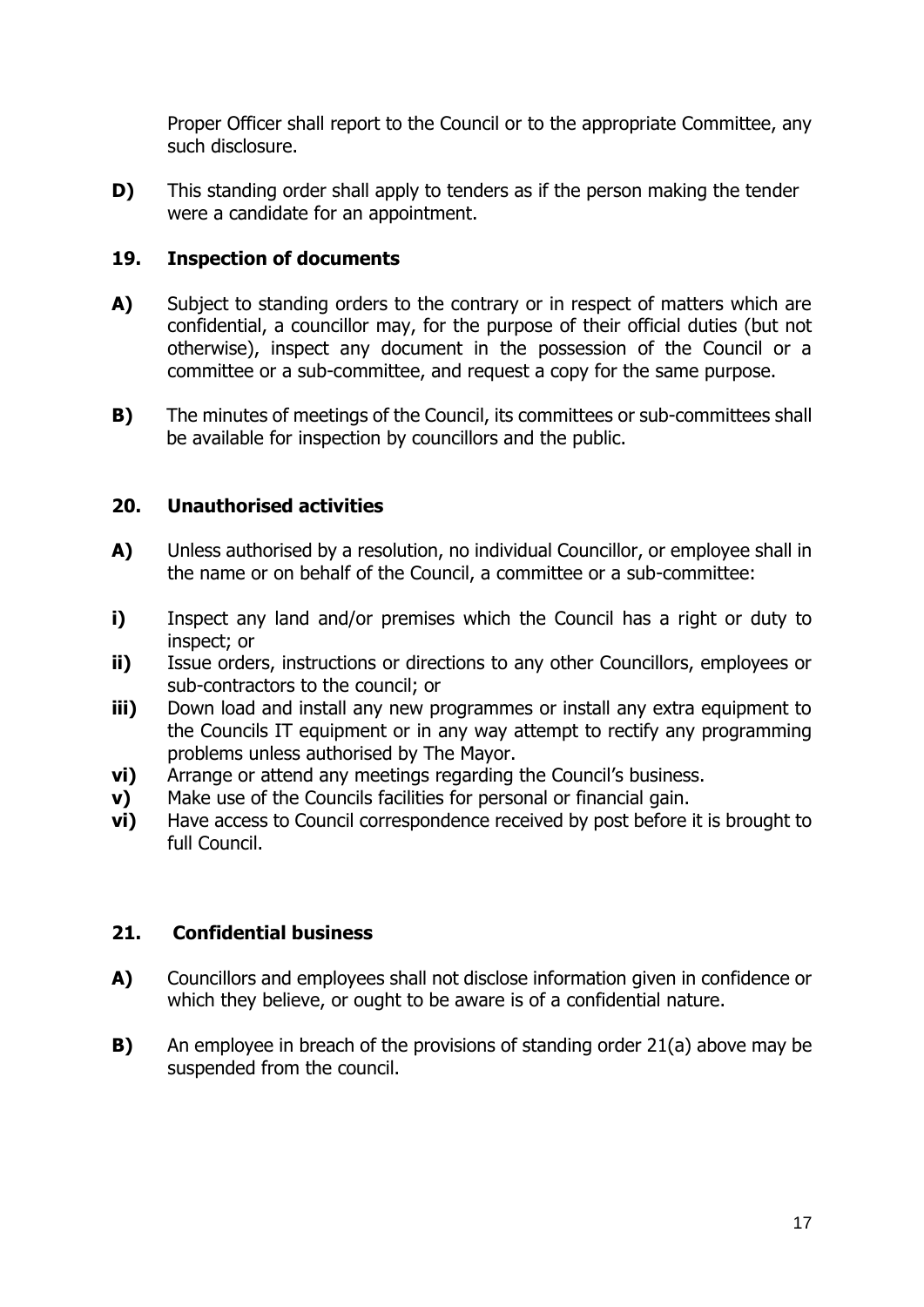#### **22. General Power of Competence**

- **A)** Before exercising the power to promote general competence, a meeting of the full Council shall have passed a resolution to confirm it has satisfied the prescribed statutory criteria required to qualify as an eligible parish council.
- **B)** The Council's period of eligibility begins on the date that the resolution understanding order 22 (a) above was made and expires on the day before the annual meeting of the Council that takes place in a year of ordinary elections.
- **C)** After the expiry of its preceding period of eligibility, the Council continues to be an eligible council solely for the purpose of completing any activity undertaken in the exercise of the power to promote general competence which was not completed before the expiry of the Council's preceding period of eligibility referred to in standing order 22(b) above.

#### **23. Liaison with Principal Authority**

- **A)** An invitation to attend a meeting of the Council shall be sent, together with the agenda, to the councillors of the Principal Authority representing Kirkham Town Councils electoral wards.
- **B)** Unless the Council otherwise orders, a copy of each letter sent to the Principal Authority shall be sent to the Principal Authority councillors representing Kirkham Town Council's electoral wards if not standing on Kirkham Town Council.

# **24. Financial matters**

- **A)** The Council shall consider and approve financial regulations drawn up by the Responsible Financial Officer (Proper Officer), which shall include detailed arrangements in respect of the following:
- **i)** The accounting records and systems of internal control;
- **ii)** The assessment and management of financial risks faced by the Council;
- **iii)** The work of the Internal Auditor and the receipt of regular reports from the Internal Auditor, which shall be required at least annually;
- **iv)** The inspection and copying by councillors and local electors of the Council's accounts and/or orders of payments;
- **v)** Procurement policies, including the setting of values for different procedures where the contract has an estimated value as specified in the Financial Regulations.
- **B)** Any proposed contract for the supply of goods, materials, services and the execution of works with an estimated value as specified in Financial Regulations shall be procured on the basis of a formal tender as summarised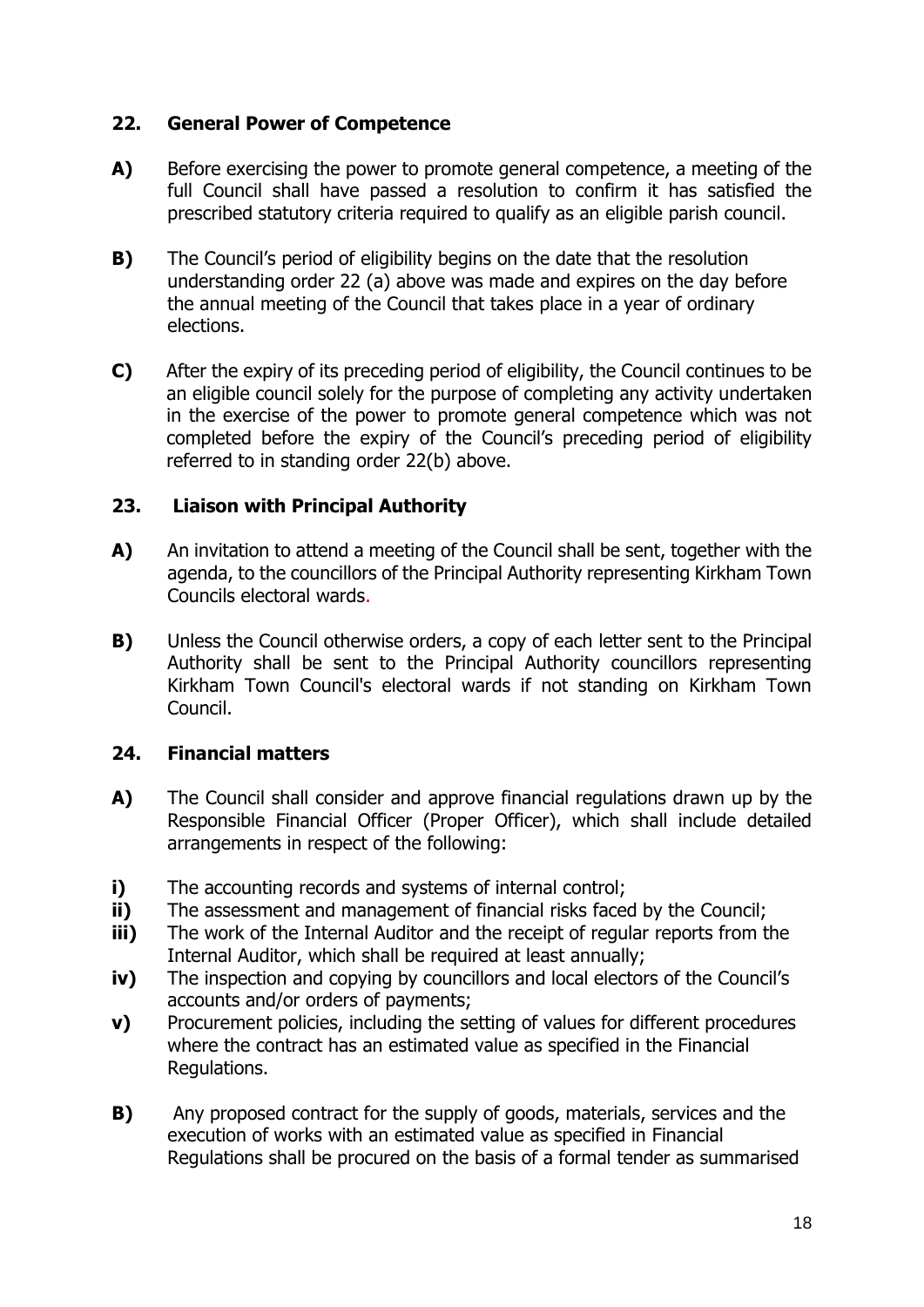in standing order 25(b) below**.** Any formal tender process shall follow the procedures laid out in the Financial Regulations.

# **25. Contracts**

- **A)** Where a proposed contract is between £1000 and £10,000 in value and amount, no such contract shall be made unless quotations have been invited from a reasonable number of persons ( minimum of 3) competent to undertake the proposed contract, provided that it shall not be necessary to invite quotations as foresaid if;
- **i)** The goods or materials to be purchased are proprietary articles or are only sold at a fixed price;
- **ii)** If it was shown that the goods or materials to be purchased are controlled by organisations or if for other reasons there would be no genuine competition.
- **iii)** The work, goods or materials are require urgently, but must be agreed by the Mayor and at least four other councillors to a maximum of £1000.
- **iv)** Wherever the value or amount of a proposed contract exceeds £10,000 it must be subject to public advertisement in one or more newspapers, The Chest or Journals circulating amongst such persons as undertake such contracts. Expressing the nature and purpose and inviting tenders for its execution and stating the last date when tenders will be received
- **B)** Where the value of a contract is likely to exceed £138,893, (or other threshold specified by the Office of Government Commerce from time to time) the Council must consider whether the Public Contracts Regulations 2006 (SI No.5, as amended) and the Utilities Contracts Regulations 2006 (SI No. 6, as amended) apply to the contract and, if either of those Regulations apply, the Council must comply with EU procurement rules.

# **26. Invitation to Tender/Quotation**

**A)** Where public invitation to tender/quotation is required, a detailed document will be sent out by the Proper Officer, detailing the exact requirements and specifications the tenderer will be quoting. Every notice of such invitation shall state that no tender will be received except in a plain sealed envelope addressed to Proper Officer of Kirkham Town Council and shall bear the Tender Number, closing date and subject to which it relates. It shall not bear any name or mark indicating the sender and such envelopes shall remain unopened in the custody of the Proper Officer, until the time appointed for their opening and will be opened at either a full council or committee meeting.

# **27. Acceptance of Tender**

**A)** Subject to the provisions of paragraph 27(b) hereof.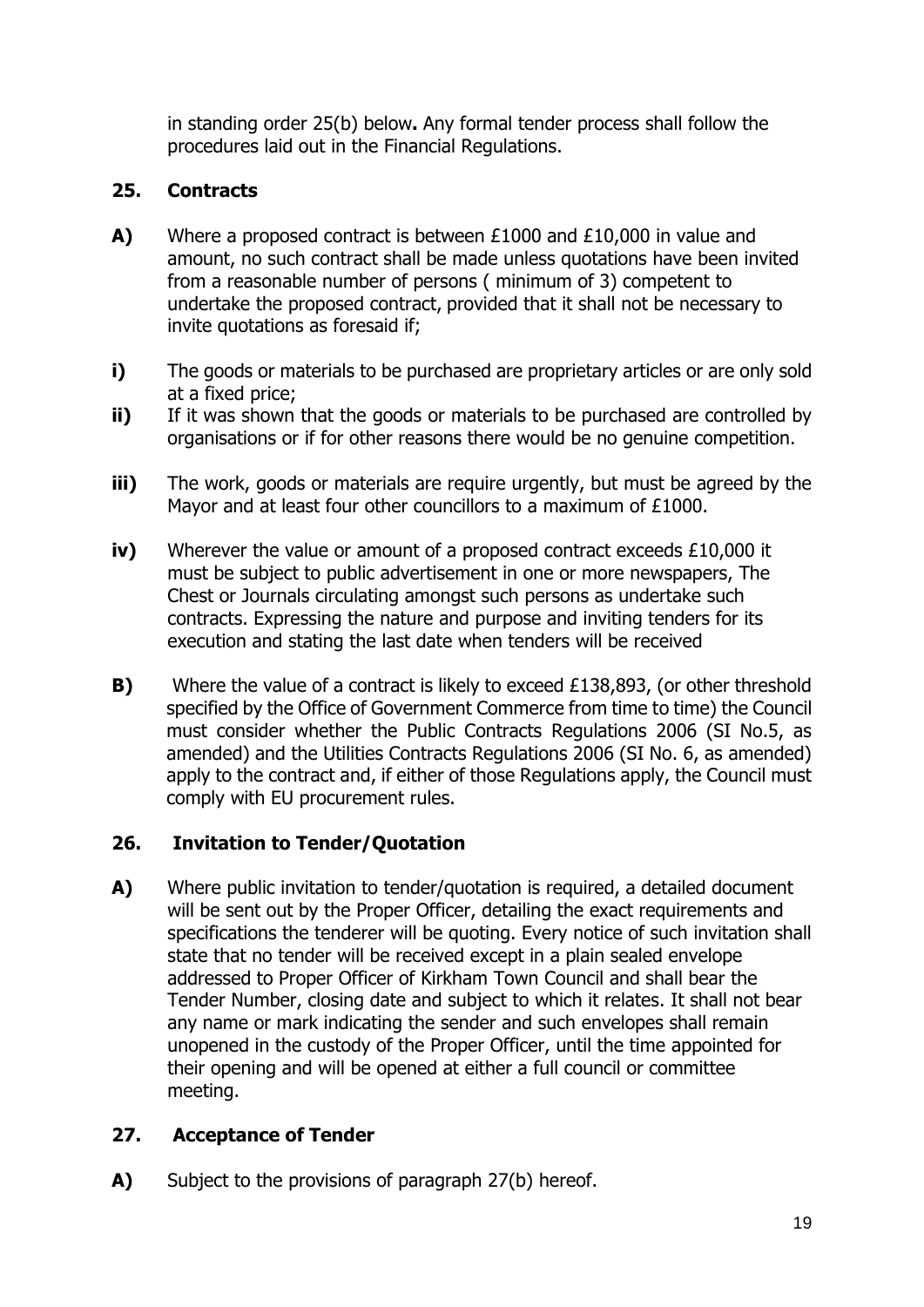- **i)** Where payment is to be received by the Council a tender other that the highest tender in terms of monetary value shall not be accepted.
- **ii)** Where payment is to be made by the Council, a tender other than lowest tender in terms of monetary value shall not be accepted unless the tender relates to the supply of any commodity, when the lowest tender shall be deemed to be the lowest in terms of monetary value commensurate with the quality required.
- **B)** Suitable enquires shall in appropriate cases forthwith be made as to the status or capacity of the tender submitting the highest or the lowest tender pursuant to paragraph 30(a) hereof.

If such enquires prove unsatisfactory, the same procedure shall be adopted with respect to the next highest or the next lowest tender respectively as the case maybe, and so on.

- **C)** Where the tenders have been duly invited in accordance with these standing Orders the Mayor and Deputy Mayor, with the authority of the full Council shall be empowered subject to the provisions of these standing orders, to accept the relevant tender.
- **D)** This Standing Order shall not place the Council, Committee or Sub-Committee under any obligation to accept any tender.

# **28. Liquidated damages for Non Performance**

**A)** Every Contract which exceeds £10,000.00 in value or amount and is either for the execution of works or for the supply of goods or materials otherwise that at one time shall provide for payment of liquidated damages by the Contractors in case the terms of the Contract are not duly performed, and the Council shall require and take sufficient security or guarantee for the due performance of every such contract which exceeds £20,000.00 in value or amount, unless such security or guarantee is provided for by general arrangements made by the Council.

# **29. BSI / EN / ISO/IEC Specification**

**A)** All specifications and contracts (where a specification issued by the British Standards Institution or an equivalent is current at the date of the tender and is appropriate), shall require that goods and materials used in the execution of the Contract, shall be in accordance with that specification.

# **30. Bribery Act 2010**

**A)** The Act reinforces the bribery offences that have existed in the UK for many years; namely the acts of bribing and being bribed. The Act creates a new corporate offence of failing to prevent bribery. This offence can be committed by organisations who fail to have adequate procedures in place to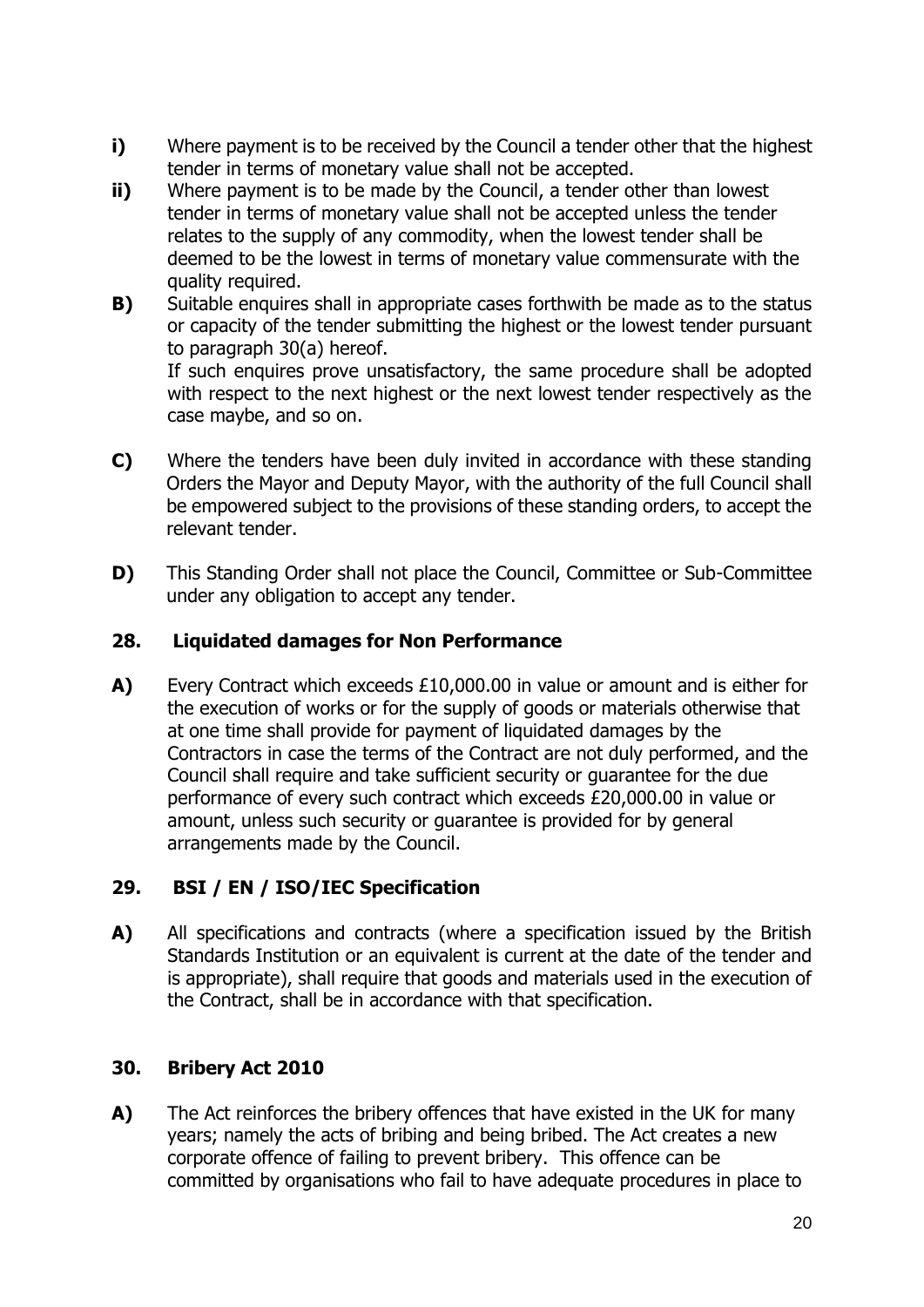prevent an act of bribery being committed by a third party, from which the organisation benefits. To be effective as a defence to the new offence, adequate procedures have to extend to third parties. Accordingly, the Council wants to ensure that any party with whom it deals has its own separate adequate procedures in place.

- **B)** The Council expects all its Councillors, Proper Officer, employees, suppliers and third party service providers to comply with the following principles when working in connection with the Council:
- **i)** Carry out business fairly, honestly and openly.<br>**ii)** Not to give or offer any money, gift, hospitality
- Not to give or offer any money, gift, hospitality or other advantage to any person carrying out a business or public role, or to a third party associated with that person, to get them to do something improper.
- **iii)** Not give or offer any money, gift, hospitality or other advantage to any foreign public official with the intention of influencing them to our business advantage.
- **iv)** Not use intermediaries or contractor for the purposes of committing bribery.
- **v)** Not allow employees to accept money, gifts, hospitality and other advantages from business associates, actual or potential suppliers, or service providers which are intended to influence a business decision or transaction in some improper way.
- **vi)** Avoid doing business with others who do not commit to conducting business with bribery.

# **31. Damages for Bribery or Treating**

**A)** In every written contract a clause shall be inserted to secure that the Council shall be entitled to cancel the contract and recover from the contractor the amount of any loss resulting from such cancellation.

If the contractor shall have offered or give or agreed to give to any Councillor, Proper Officer, Council employee or any other person any gift or consideration of any kind as an inducement or reward for doing or forbearing to do or having done or forborne to do any action, in relation to obtaining or execution of the contract or any other Contract with the Council, or for showing or forbearing to show favour or disfavour to any person in relation to the Contract or if the like acts shall have been done by any person employed by him or acting on his behalf ( whether with or without the knowledge of the contractor) or if in relation to any contract with the Council.

The contractor or any person employed by him or acting on his behalf shall have committed any offence under the Bribery Act 2010 or shall have given any fees or rewards the receipt of which is an offence under section 117 of the Local Government Act 1972.

#### **32. Fair Wage Clause**

**A)** In every written Contract for the execution of work or the supply of goods or materials the following clause shall be inserted: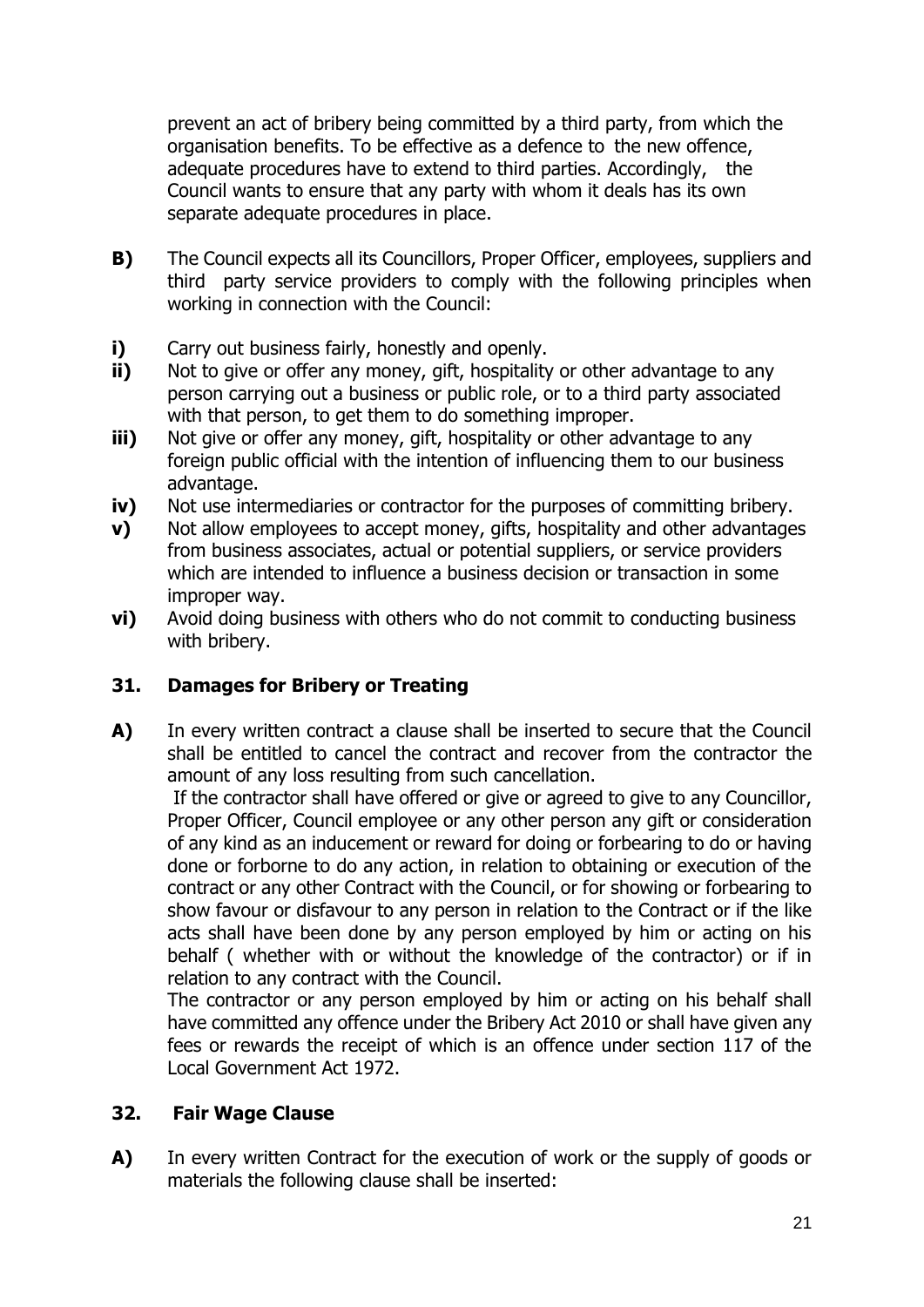- **i)** "The Contractor shall in the execution of this Contract pay rates of wages and observe hours of labour not less favourable than those commonly recognised by employers and trade societies (or, in the absence of such recognised wages and hours, those which in practice prevail amongst good employers) in trade in the district where the work is carried out.
- **ii)** Where there are no such wages and hours recognised or prevailing in the district, those recognised or prevailing in the nearest district in which the general industrial circumstances are similar shall be adopted.
- **iii)** Further, the conditions of employment generally accepted in the district in the trade concerned shall be taken into account in considering how far the terms of this clause are being observed. The contractor shall be prohibited from transferring or assigning, directly or indirectly, to any person or persons whatever any portion of this Contract, without the written permission of the Council. Sub-letting, other than that which may be customary in the trade concerned, shall be prohibited. The Contractor shall be responsible for the observance of this clause by the sub-contractor".
- **iv)** This Standing Order shall not apply to any contract required by statute to contain a fair wage clause complying with a Resolution of the House of Commons.

#### **33. Architects, Consultants, Development Services and Projects Management**

**A)** In the cases where an Architect, Consultant, Development Services or Project Management is employed to act for the Council in carrying out works or purchase of supplies, it shall be a term of their appointment that they shall observe or otherwise secure the observance of the procedures prescribed in these Standing Orders.

#### **34. Variation, Revocation and Suspension of Standing Orders**

- **A)** Any or every part of the standing orders, except those, which are mandatory by law, may be suspended by resolution in relation to any specific item of business.
	- **B)** A motion to permanently add to or to vary or to revoke one or more of the Council's standing orders shall, when proposed and seconded, stand adjourned without discussion to the next ordinary meeting of the Council.

#### **35. Standing orders to be given to Councillors**

- **A)** The Proper Officer shall provide a copy of the Council's standing orders to a councillor upon delivery of his declaration of acceptance of office.
- **B)** The Mayor's decision as to the application of standing orders at meetings shall be final.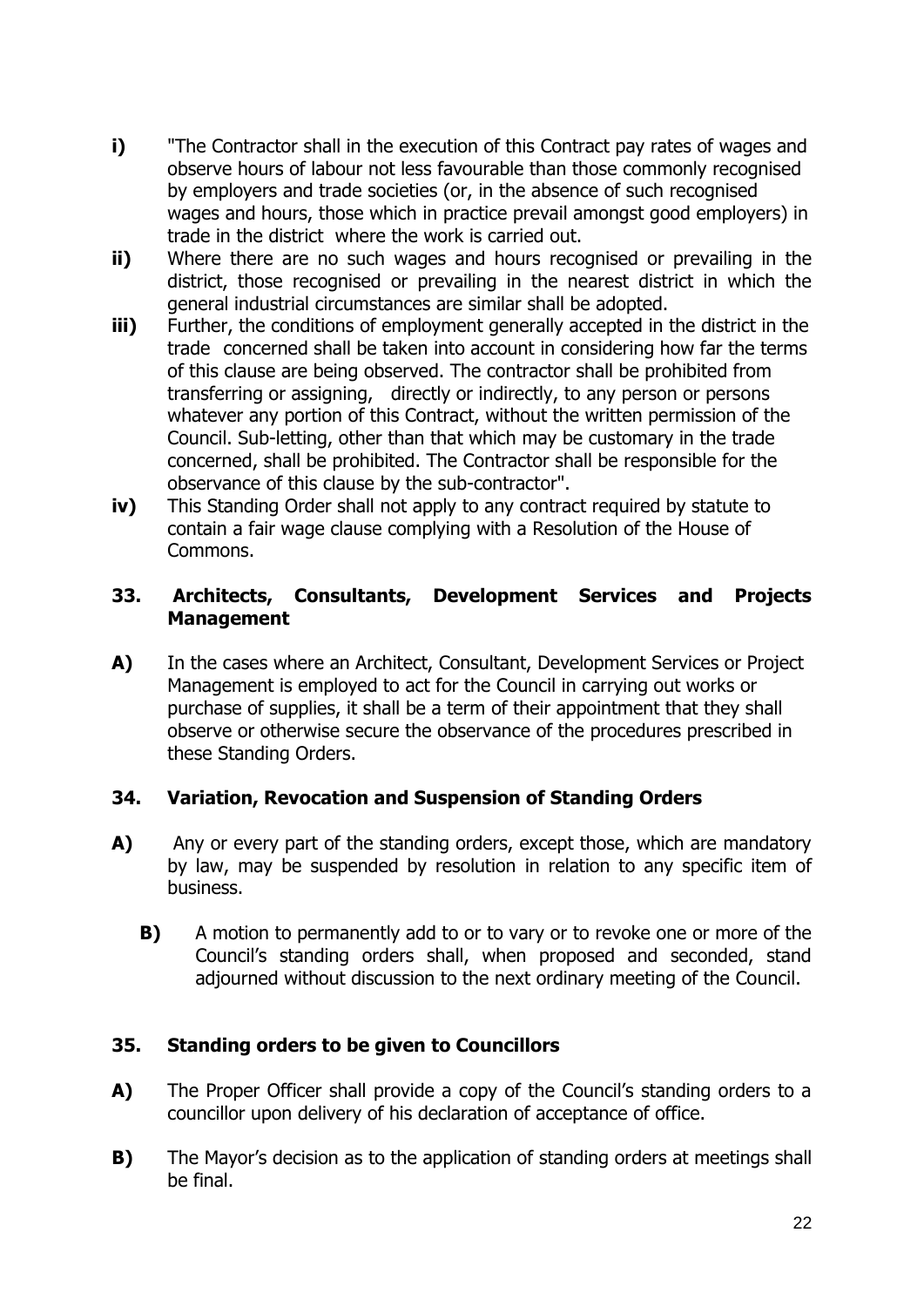**C)** A Councillor's failure to observe standing orders more than three times in one meeting may result in him being excluded from the meeting in accordance with standing orders.

# **36. Co-option**

**A)** In the event of a co-option arising, to fill a casual vacancy caused by the death, resignation or disqualification of a Councillor, the Council's current policy shall apply.

# **37. Proper Officer**

- **A)** The Council's Proper Officer shall be either (i) the Clerk or such other employee as may be nominated by the Council from time to time or (ii) such other employee appointed by the Council to undertake the role of the Proper Officer during the Proper Officer's absence. The Proper Officer and the employee appointed to act as such during the Proper Officer's absence shall fulfil the duties assigned to the Proper Officer in standing orders.
- **B)** The Council's Proper Officer shall do the following:
	- **i.** Sign and serve on Councillors by delivery, e-mail or post at their residences a summons confirming the time, date, venue, financial statements and the agenda of a meeting of the Council and a meeting of a committee and subcommittee at least 3 clear days before the meeting.
	- **ii.** Give public notice of the time, date, venue and agenda at least 3 clear days before a meeting of the Council or a meeting of a committee or a subcommittee (provided that the public notice with agenda of an extraordinary meeting of the Council convened by councillors is signed by them).
- **iii.** Subject to standing orders include in the agenda all motions in the order received unless a councillor has given written notice at least 8 clear working days before the meeting confirming their withdrawal of it.
- **iv.** Convene a meeting of full Council for the election of a new Mayor of the Council, occasioned by a casual vacancy in his office, in accordance with standing order 37(b)i above.
- **v.** Make available for inspection the minutes of meetings, supplied electronically 3 clear working days prior to meeting, hard copies to be provided at meeting.
- **vi.** Receive, inform and retain copies of byelaws made by other local authorities that affect Kirkham Town Council.
- **vii.** Receive and retain declarations of acceptance of office from Councillors.
- **viii.** Retain a copy of every Councillor's register of interests and any changes to it and keep copies of the same available for inspection.